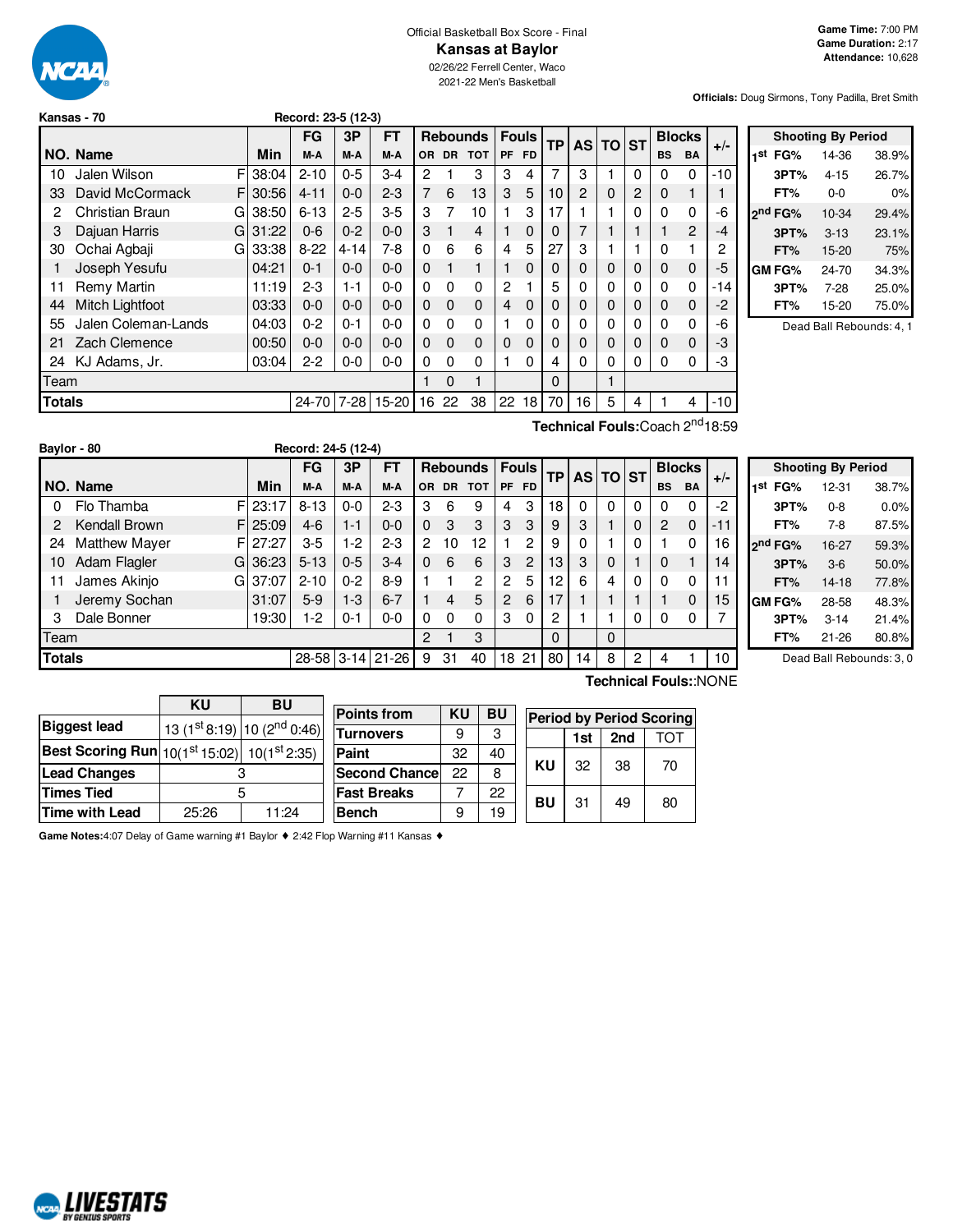

**Officials:** Doug Sirmons, Tony Padilla, Bret Smith

# **Period 1**

| <b>Quarter Starters:</b> |                                                        |            |              |      |                                                          |                                                         |  |  |  |
|--------------------------|--------------------------------------------------------|------------|--------------|------|----------------------------------------------------------|---------------------------------------------------------|--|--|--|
| BU                       | 0 Thamba F                                             | 2 Brown K  | 10 Flagler A |      | 11 Akinjo J                                              | 24 Mayer M                                              |  |  |  |
| ΚU                       | 2 Braun C                                              | 3 Harris D | 10 Wilson J  |      | 30 Agbaji O                                              | 33 McCormack D                                          |  |  |  |
| <b>Game Time</b>         | <b>BU</b>                                              |            | <b>Score</b> | Diff |                                                          | KU                                                      |  |  |  |
| 20:00                    | 0 THAMBA F jumpball won                                |            |              |      | 33 MCCORMACK D jumpball lost                             |                                                         |  |  |  |
| 19:43                    | 0 THAMBA F 2pt FG in the paint, jump shot missed       |            |              |      |                                                          |                                                         |  |  |  |
| 19:40                    |                                                        |            |              |      | 2 BRAUN C defensive rebound (1)                          |                                                         |  |  |  |
| 19:26                    |                                                        |            | $0 - 2$      | $-2$ | 30 AGBAJI O 2pt FG outside the paint, jump shot made (2) |                                                         |  |  |  |
| 19:26                    |                                                        |            |              |      | 33 MCCORMACK D assist (1)                                |                                                         |  |  |  |
| 19:07                    | 0 THAMBA F 2pt FG in the paint, layup made (2)         |            | $2 - 2$      | 0    |                                                          |                                                         |  |  |  |
| 19:07                    | 2 BROWN K assist (1)                                   |            |              |      |                                                          |                                                         |  |  |  |
| 18:51                    | 0 THAMBA F foul personal (1 - 1)                       |            |              |      | 33 MCCORMACK D foul drawn (1)                            |                                                         |  |  |  |
| 18:38                    |                                                        |            | $2 - 5$      | -3   | 2 BRAUN C 3pt FG, jump shot made (3)                     |                                                         |  |  |  |
| 18:38                    |                                                        |            |              |      | 10 WILSON J assist (1)                                   |                                                         |  |  |  |
| 18:17                    | 11 AKINJO J 2pt FG outside the paint, jump shot missed |            |              |      |                                                          |                                                         |  |  |  |
| 18:13                    |                                                        |            |              |      |                                                          | 33 MCCORMACK D defensive rebound (1)                    |  |  |  |
| 18:09                    |                                                        |            |              |      |                                                          | 10 WILSON J 2pt FG outside the paint, jump shot missed  |  |  |  |
| 18:05                    | 24 MAYER M defensive rebound (1)                       |            |              |      |                                                          |                                                         |  |  |  |
| 17:49<br>17:45           | 11 AKINJO J 2pt FG outside the paint, jump shot missed |            |              |      | 30 AGBAJI O defensive rebound (1)                        |                                                         |  |  |  |
| 17:42                    |                                                        |            |              |      |                                                          |                                                         |  |  |  |
| 17:42                    | 24 MAYER M block (1)                                   |            |              |      | 30 AGBAJI O 3pt FG, jump shot blocked                    |                                                         |  |  |  |
| 17:37                    |                                                        |            |              |      |                                                          | 33 MCCORMACK D offensive rebound (2)                    |  |  |  |
| 17:36                    |                                                        |            | $2 - 7$      | -5   | made $(2)$                                               | 33 MCCORMACK D 2pt FG second chance in the paint, dunk, |  |  |  |
| 17:15                    | 2 BROWN K 2pt FG in the paint, jump shot missed        |            |              |      |                                                          |                                                         |  |  |  |
| 17:12                    |                                                        |            |              |      | 2 BRAUN C defensive rebound (2)                          |                                                         |  |  |  |
| 17:07                    |                                                        |            |              |      | 30 AGBAJI O 3pt FG, jump shot missed                     |                                                         |  |  |  |
| 17:04                    |                                                        |            |              |      |                                                          | 33 MCCORMACK D offensive rebound (3)                    |  |  |  |
| 17:04                    | 0 THAMBA F substitution out                            |            |              |      |                                                          |                                                         |  |  |  |
| 17:04                    | 1 SOCHAN J substitution in                             |            |              |      |                                                          |                                                         |  |  |  |
| 16:45                    |                                                        |            |              |      |                                                          | 2 BRAUN C 3pt FG second chance, jump shot missed        |  |  |  |
| 16:41                    | 10 FLAGLER A defensive rebound (1)                     |            |              |      |                                                          |                                                         |  |  |  |
| 16:34                    | 24 MAYER M 3pt FG, jump shot missed                    |            |              |      |                                                          |                                                         |  |  |  |
| 16:31                    |                                                        |            |              |      | 30 AGBAJI O defensive rebound (2)                        |                                                         |  |  |  |
| 16:27                    | 10 FLAGLER A foul personal (1 - 2)                     |            |              |      | 10 WILSON J foul drawn (1)                               |                                                         |  |  |  |
| 16:27                    | 11 AKINJO J substitution out                           |            |              |      |                                                          |                                                         |  |  |  |
| 16:27                    | 24 MAYER M substitution out                            |            |              |      |                                                          |                                                         |  |  |  |
| 16:27                    | 0 THAMBA F substitution in                             |            |              |      |                                                          |                                                         |  |  |  |
| 16:27                    | 3 BONNER D substitution in                             |            |              |      |                                                          |                                                         |  |  |  |
| 16:19                    |                                                        |            |              |      | 3 HARRIS D turnover travel (1)                           |                                                         |  |  |  |
| 15:58                    | 1 SOCHAN J 3pt FG from turnover, jump shot missed      |            |              |      |                                                          |                                                         |  |  |  |
| 15:55                    |                                                        |            |              |      | 3 HARRIS D defensive rebound (1)                         |                                                         |  |  |  |
| 15:51                    |                                                        |            | $2 - 10$     | -8   |                                                          | 30 AGBAJI O 3pt FG fast break, jump shot made (5)       |  |  |  |
| 15:51                    |                                                        |            |              |      | 2 BRAUN C assist (1)                                     |                                                         |  |  |  |
| 15:14                    | 2 BROWN K turnover lost ball (1)                       |            |              |      | 3 HARRIS D steal (1)                                     |                                                         |  |  |  |
| 15:10                    |                                                        |            |              |      |                                                          | 10 WILSON J 3pt FG from turnover, jump shot missed      |  |  |  |

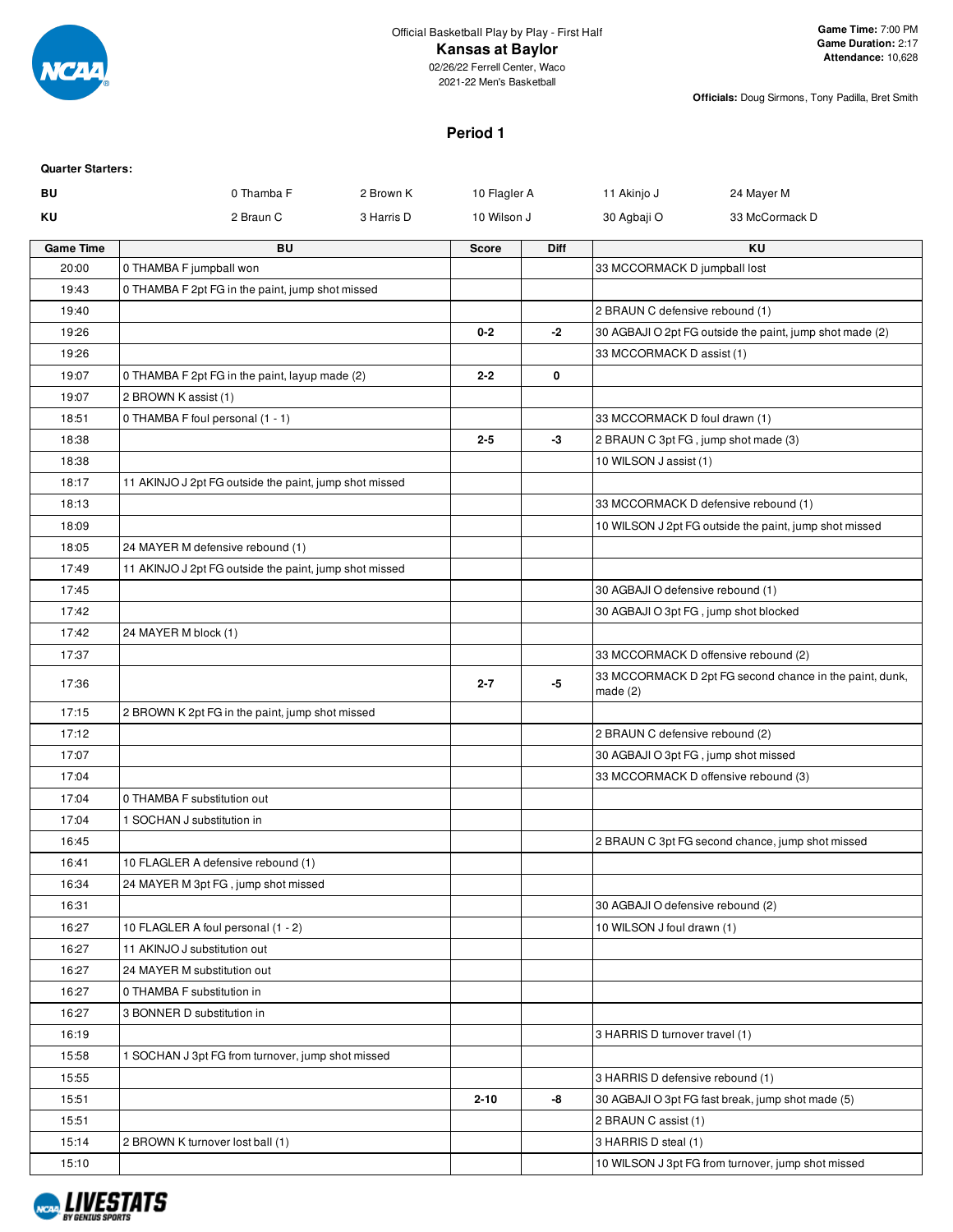

02/26/22 Ferrell Center, Waco 2021-22 Men's Basketball

| <b>Game Time</b> | <b>BU</b>                                                         | <b>Score</b>  | <b>Diff</b> | KU                                                                               |
|------------------|-------------------------------------------------------------------|---------------|-------------|----------------------------------------------------------------------------------|
| 15:05            |                                                                   |               |             | 3 HARRIS D offensive rebound (2)                                                 |
| 15:02            |                                                                   | $2 - 12$      | $-10$       | 2 BRAUN C 2pt FG from turnover second chance in the paint,<br>jump shot made (5) |
| 15:02            |                                                                   |               |             | 3 HARRIS D assist (1)                                                            |
| 14:59            | Timeout 30 Sec                                                    |               |             |                                                                                  |
| 14:59            |                                                                   | Timeout media |             |                                                                                  |
| 14:59            | 10 FLAGLER A substitution out                                     |               |             |                                                                                  |
| 14:59            | 11 AKINJO J substitution in                                       |               |             |                                                                                  |
| 14:41            | 0 THAMBA F 2pt FG in the paint, jump shot missed                  |               |             |                                                                                  |
| 14:38            |                                                                   |               |             | 2 BRAUN C defensive rebound (3)                                                  |
| 14:22            | 1 SOCHAN J steal (1)                                              |               |             | 30 AGBAJI O turnover lost ball (1)                                               |
| 14:17            | 11 AKINJO J turnover lost ball (1)                                |               |             | 33 MCCORMACK D steal (1)                                                         |
| 13:59            |                                                                   |               |             | 30 AGBAJI O 2pt FG from turnover in the paint, jump shot<br>missed               |
| 13:56            |                                                                   |               |             | 3 HARRIS D offensive rebound (3)                                                 |
|                  |                                                                   |               |             | 3 HARRIS D 3pt FG from turnover second chance, jump shot                         |
| 13:55            |                                                                   |               |             | missed                                                                           |
| 13:52            | 0 THAMBA F defensive rebound (1)                                  |               |             |                                                                                  |
| 13:41            | 0 THAMBA F 2pt FG in the paint, jump shot made (4)                | $4 - 12$      | -8          |                                                                                  |
| 13:41            | 11 AKINJO J assist (1)                                            |               |             |                                                                                  |
| 13:24            |                                                                   |               |             | 10 WILSON J 3pt FG, jump shot missed                                             |
| 13:19            |                                                                   |               |             | 2 BRAUN C offensive rebound (4)                                                  |
| 13:18            |                                                                   | $4 - 14$      | $-10$       | 10 WILSON J 2pt FG second chance in the paint, layup made<br>(2)                 |
| 13:00            | 3 BONNER D 3pt FG, jump shot missed                               |               |             |                                                                                  |
| 12:56            |                                                                   |               |             | 30 AGBAJI O defensive rebound (3)                                                |
| 12:51            |                                                                   |               |             | 10 WILSON J 2pt FG in the paint, layup missed                                    |
| 12:48            |                                                                   |               |             | 33 MCCORMACK D offensive rebound (4)                                             |
| 12:46            |                                                                   | $4 - 16$      | -12         | 33 MCCORMACK D 2pt FG second chance in the paint, layup<br>made $(4)$            |
| 12:23            | 11 AKINJO J 3pt FG, jump shot missed                              |               |             |                                                                                  |
| 12:22            | offensive rebound (4)                                             |               |             |                                                                                  |
| 12:22            | 0 THAMBA F substitution out                                       |               |             |                                                                                  |
| 12:22            | 2 BROWN K substitution out                                        |               |             |                                                                                  |
| 12:22            | 10 FLAGLER A substitution in                                      |               |             |                                                                                  |
| 12:22            | 24 MAYER M substitution in                                        |               |             |                                                                                  |
| 12:22            |                                                                   |               |             | 30 AGBAJI O substitution out                                                     |
| 12:22            |                                                                   |               |             | 33 MCCORMACK D substitution out                                                  |
| 12:22            |                                                                   |               |             | 1 YESUFU J substitution in                                                       |
| 12:22            |                                                                   |               |             | 44 LIGHTFOOT M substitution in                                                   |
| 12:22            |                                                                   |               |             | 3 HARRIS D substitution out                                                      |
| 12:22            |                                                                   |               |             | 11 MARTIN R substitution in                                                      |
| 12:15            | 10 FLAGLER A 2pt FG second chance in the paint, layup made<br>(2) | $6 - 16$      | -10         |                                                                                  |
| 11:58            |                                                                   | Timeout media |             |                                                                                  |
| 11:42            |                                                                   |               |             | turnover shot clock (3)                                                          |
| 11:34            | 1 SOCHAN J foul drawn (1)                                         |               |             | 44 LIGHTFOOT M foul shooting (1 - 1)                                             |
| 11:34            | 1 SOCHAN J free throw fast break 1 - 2 missed                     |               |             |                                                                                  |
| 11:34            | offensive dead ball rebound (1)                                   |               |             |                                                                                  |
| 11:34            | 1 SOCHAN J free throw fast break 2 - 2 made (1)                   | $7 - 16$      | -9          |                                                                                  |
| 11:20            |                                                                   |               |             | 1 YESUFU J 2pt FG outside the paint, jump shot missed                            |

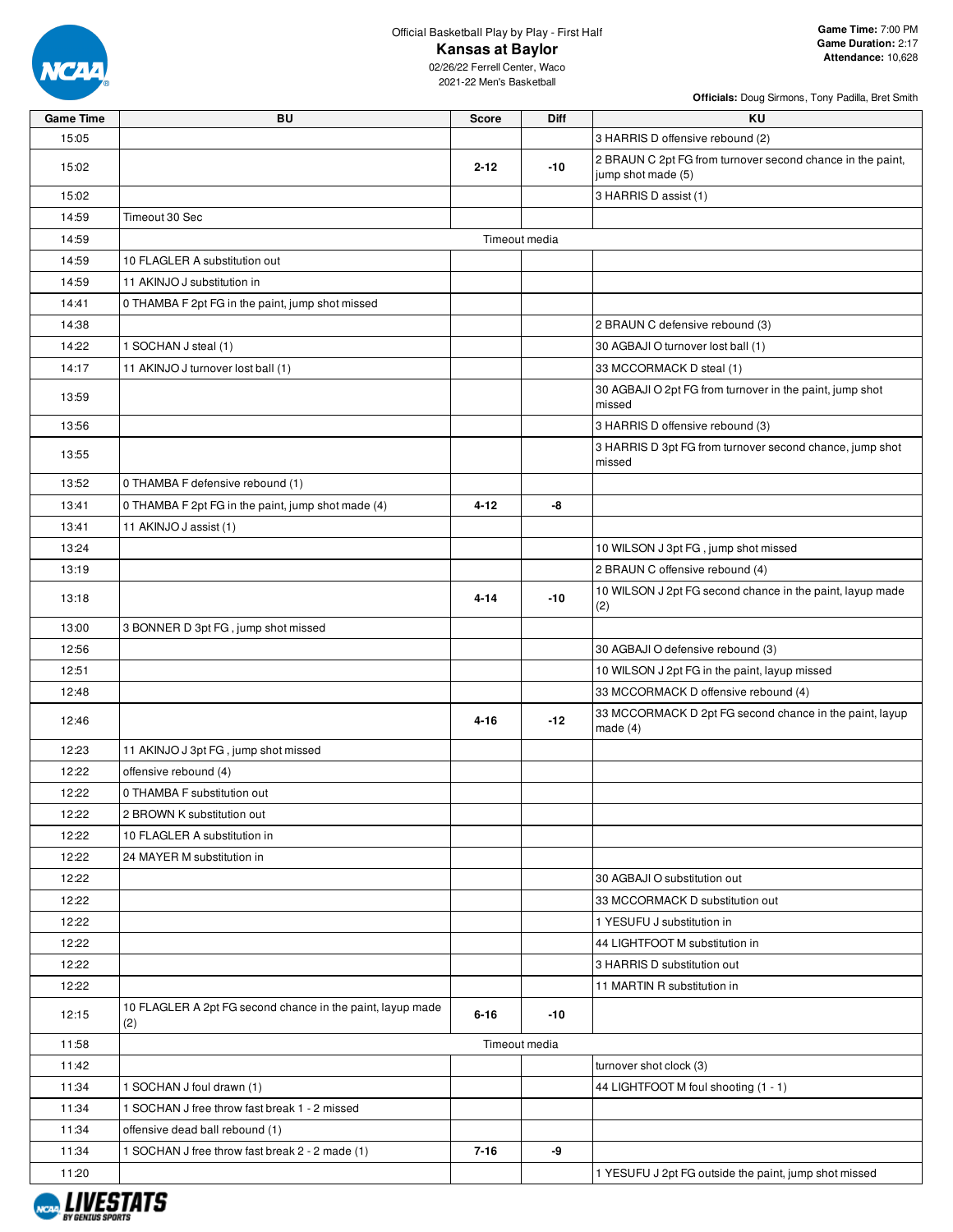

02/26/22 Ferrell Center, Waco 2021-22 Men's Basketball

| <b>Game Time</b> | BU                                                           | <b>Score</b> | <b>Diff</b>   | <b>KU</b>                                                   |
|------------------|--------------------------------------------------------------|--------------|---------------|-------------------------------------------------------------|
| 11:15            |                                                              |              |               | 2 BRAUN C offensive rebound (5)                             |
| 11:15            |                                                              | $7 - 18$     | $-11$         | 2 BRAUN C 2pt FG second chance in the paint, layup made (7) |
| 11:07            | 11 AKINJO J 2pt FG fast break in the paint, layup made (2)   | $9 - 18$     | -9            |                                                             |
| 10:48            |                                                              | $9 - 21$     | $-12$         | 11 MARTIN R 3pt FG, jump shot made (3)                      |
| 10:48            |                                                              |              |               | 10 WILSON J assist (2)                                      |
| 10:29            | 1 SOCHAN J foul drawn (2)                                    |              |               | 1 YESUFU J foul personal (1 - 2)                            |
| 10:29            |                                                              |              |               | 1 YESUFU J substitution out                                 |
| 10:29            |                                                              |              |               | 44 LIGHTFOOT M substitution out                             |
| 10:29            |                                                              |              |               | 30 AGBAJI O substitution in                                 |
| 10:29            |                                                              |              |               | 33 MCCORMACK D substitution in                              |
| 10:27            | 11 AKINJO J foul drawn (1)                                   |              |               | 11 MARTIN R foul personal (1 - 3)                           |
| 10:27            | 1 SOCHAN J substitution out                                  |              |               |                                                             |
| 10:27            | 3 BONNER D substitution out                                  |              |               |                                                             |
| 10:27            | 0 THAMBA F substitution in                                   |              |               |                                                             |
| 10:27            | 2 BROWN K substitution in                                    |              |               |                                                             |
| 10:21            | 11 AKINJO J 2pt FG outside the paint, jump shot missed       |              |               |                                                             |
| 10:18            |                                                              |              |               | 30 AGBAJI O defensive rebound (4)                           |
| 10:09            |                                                              |              |               | 33 MCCORMACK D 2pt FG in the paint, layup missed            |
| 10:06            | 10 FLAGLER A defensive rebound (2)                           |              |               |                                                             |
| 09:54            | 24 MAYER M 2pt FG in the paint, layup missed                 |              |               |                                                             |
| 09:49            |                                                              |              |               | 33 MCCORMACK D defensive rebound (5)                        |
| 09:44            |                                                              |              |               | 30 AGBAJI O 3pt FG, jump shot missed                        |
| 09:41            | 2 BROWN K defensive rebound (1)                              |              |               |                                                             |
| 09:19            | 10 FLAGLER A 2pt FG in the paint, layup missed               |              |               |                                                             |
| 09:13            | 0 THAMBA F offensive rebound (2)                             |              |               |                                                             |
| 09:13            | 0 THAMBA F 2pt FG second chance in the paint, layup made (6) | $11 - 21$    | $-10$         |                                                             |
| 09:09            |                                                              |              |               | 30 AGBAJI O 3pt FG, jump shot missed                        |
| 09:07            | 24 MAYER M defensive rebound (2)                             |              |               |                                                             |
| 08:55            | 2 BROWN K foul drawn (1)                                     |              |               | 33 MCCORMACK D foul personal (1 - 4)                        |
| 08:55            |                                                              |              |               | 11 MARTIN R substitution out                                |
| 08:55            |                                                              |              |               | 3 HARRIS D substitution in                                  |
| 08:55            | 24 MAYER M substitution out                                  |              |               |                                                             |
| 08:55            | 1 SOCHAN J substitution in                                   |              |               |                                                             |
| 08:45            | 10 FLAGLER A 3pt FG, jump shot missed                        |              |               |                                                             |
| 08:41            | 11 AKINJO J offensive rebound (1)                            |              |               |                                                             |
|                  | 1 SOCHAN J 2pt FG second chance outside the paint, jump      |              |               |                                                             |
| 08:28            | shot missed                                                  |              |               |                                                             |
| 08:25            |                                                              |              |               | 33 MCCORMACK D defensive rebound (6)                        |
| 08:19            |                                                              | $11 - 24$    | $-13$         | 2 BRAUN C 3pt FG, jump shot made (10)                       |
| 08:19            |                                                              |              |               | 3 HARRIS D assist (2)                                       |
| 07:59            | 10 FLAGLER A 3pt FG, jump shot missed                        |              |               |                                                             |
| 07:56            | 0 THAMBA F offensive rebound (3)                             |              |               |                                                             |
| 07:55            | 0 THAMBA F 2pt FG second chance in the paint, layup missed   |              |               |                                                             |
| 07:52            |                                                              |              |               | 33 MCCORMACK D defensive rebound (7)                        |
| 07:37            |                                                              |              |               | 2 BRAUN C 3pt FG, jump shot missed                          |
| 07:34            | 1 SOCHAN J defensive rebound (1)                             |              |               |                                                             |
| 07:14            | 0 THAMBA F 2pt FG outside the paint, jump shot made (8)      | 13-24        | $-11$         |                                                             |
| 07:14            | 1 SOCHAN J assist (1)                                        |              |               |                                                             |
| 06:57            |                                                              |              | Timeout media |                                                             |

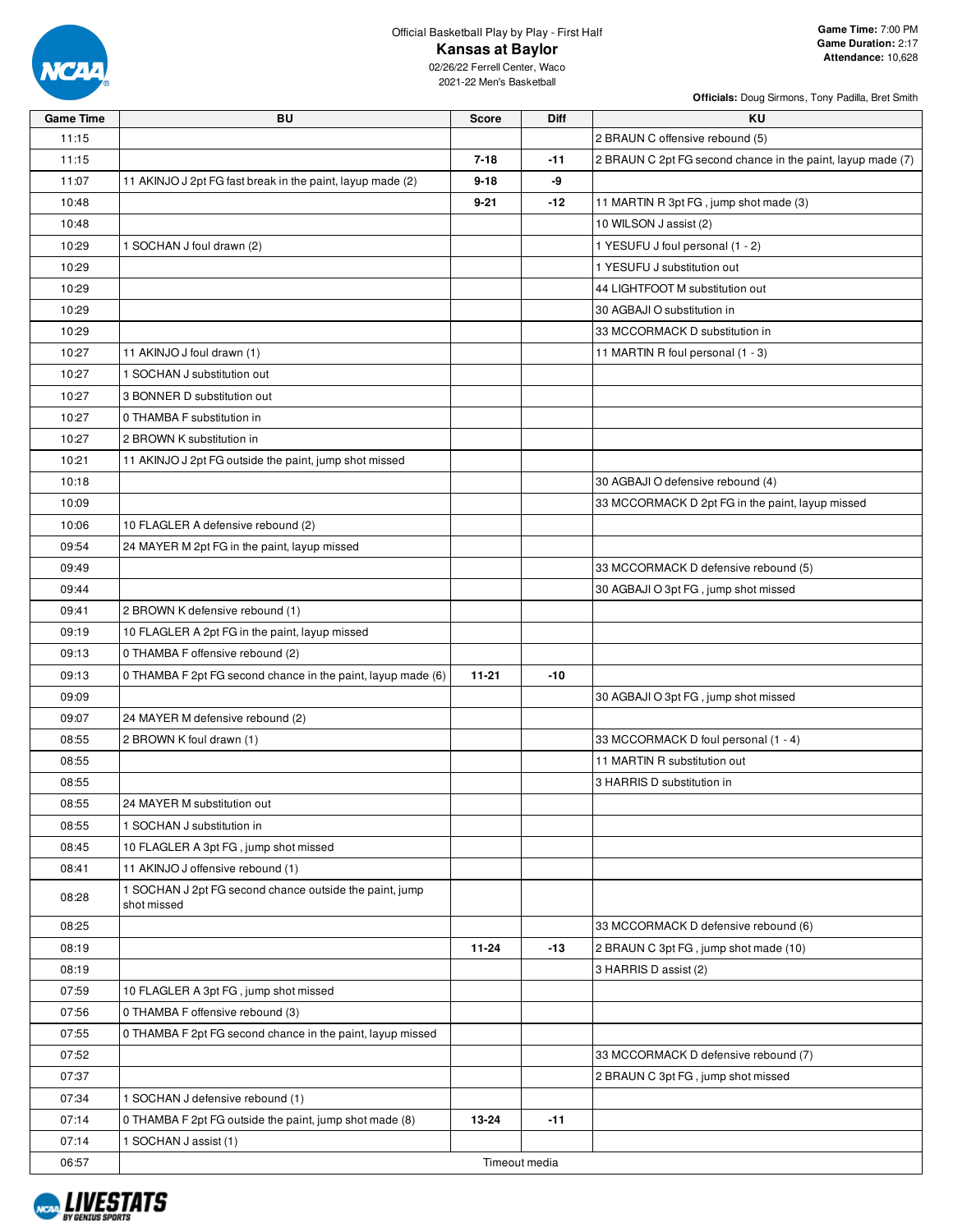

| <b>Officials:</b> Doug Sirmons, Tony Padilla, Bret Smith |  |  |  |
|----------------------------------------------------------|--|--|--|
|                                                          |  |  |  |

| Game Time | BU                                                               | Score     | Diff          | KU.                                                              |
|-----------|------------------------------------------------------------------|-----------|---------------|------------------------------------------------------------------|
| 06:57     |                                                                  |           |               | 10 WILSON J substitution out                                     |
| 06:57     |                                                                  |           |               | 55 COLEMAN-LANDS J substitution in                               |
| 06:45     |                                                                  | 13-26     | $-13$         | 30 AGBAJI O 2pt FG in the paint, layup made (7)                  |
| 06:45     |                                                                  |           |               | 3 HARRIS D assist (3)                                            |
| 06:12     | 0 THAMBA F 2pt FG in the paint, jump shot made (10)              | 15-26     | $-11$         |                                                                  |
| 06:12     | 2 BROWN K assist (2)                                             |           |               |                                                                  |
| 05:47     |                                                                  | 15-28     | $-13$         | 30 AGBAJI O 2pt FG in the paint, layup made (9)                  |
| 05:47     |                                                                  |           |               | 33 MCCORMACK D assist (2)                                        |
| 05:26     | 11 AKINJO J 2pt FG in the paint, jump shot missed                |           |               |                                                                  |
| 05:22     | 0 THAMBA F offensive rebound (4)                                 |           |               |                                                                  |
| 05:22     | 0 THAMBA F 2pt FG second chance in the paint, layup made<br>(12) | 17-28     | $-11$         |                                                                  |
| 05:06     |                                                                  |           |               | 33 MCCORMACK D 2pt FG in the paint, jump shot missed             |
| 05:03     | 2 BROWN K defensive rebound (2)                                  |           |               |                                                                  |
| 05:01     | 2 BROWN K foul drawn (2)                                         |           |               | 30 AGBAJI O foul personal (1 - 5)                                |
| 05:01     | 2 BROWN K substitution out                                       |           |               |                                                                  |
| 05:01     | 24 MAYER M substitution in                                       |           |               |                                                                  |
| 05:01     |                                                                  |           |               | 2 BRAUN C substitution out                                       |
| 05:01     |                                                                  |           |               | 33 MCCORMACK D substitution out                                  |
| 05:01     |                                                                  |           |               | 10 WILSON J substitution in                                      |
| 05:01     |                                                                  |           |               | 44 LIGHTFOOT M substitution in                                   |
| 05:01     |                                                                  |           |               | 30 AGBAJI O substitution out                                     |
| 05:01     |                                                                  |           |               | 1 YESUFU J substitution in                                       |
| 04:58     | 1 SOCHAN J 3pt FG, jump shot missed                              |           |               |                                                                  |
| 04:55     |                                                                  |           |               | 1 YESUFU J defensive rebound (1)                                 |
| 04:52     |                                                                  |           |               | 55 COLEMAN-LANDS J 3pt FG, jump shot missed                      |
| 04:48     | 11 AKINJO J defensive rebound (2)                                |           |               |                                                                  |
| 04:41     | 11 AKINJO J foul drawn (2)                                       |           |               | 44 LIGHTFOOT M foul shooting (2 - 6)                             |
| 04:41     | 11 AKINJO J free throw 1 - 2 made (3)                            | 18-28     | -10           |                                                                  |
| 04:41     | 0 THAMBA F substitution out                                      |           |               |                                                                  |
| 04:41     | 3 BONNER D substitution in                                       |           |               |                                                                  |
| 04:41     |                                                                  |           |               | 44 LIGHTFOOT M substitution out                                  |
| 04:41     |                                                                  |           |               | 21 CLEMENCE Z substitution in                                    |
| 04:41     | 11 AKINJO J free throw 2 - 2 made (4)                            | 19-28     | -9            |                                                                  |
| 04:13     |                                                                  |           |               | 55 COLEMAN-LANDS J 2pt FG outside the paint, jump shot<br>missed |
| 04:10     | 10 FLAGLER A defensive rebound (3)                               |           |               |                                                                  |
| 04:03     | 10 FLAGLER A 2pt FG fast break in the paint, layup made (4)      | $21 - 28$ | $-7$          |                                                                  |
| 03:51     |                                                                  |           |               | 10 WILSON J turnover travel (1)                                  |
| 03:51     |                                                                  |           | Timeout media |                                                                  |
| 03:51     |                                                                  |           |               | 1 YESUFU J substitution out                                      |
| 03:51     |                                                                  |           |               | 21 CLEMENCE Z substitution out                                   |
| 03:51     |                                                                  |           |               | 55 COLEMAN-LANDS J substitution out                              |
| 03:51     |                                                                  |           |               | 2 BRAUN C substitution in                                        |
| 03:51     |                                                                  |           |               | 11 MARTIN R substitution in                                      |
| 03:51     |                                                                  |           |               | 33 MCCORMACK D substitution in                                   |
| 03:34     | 11 AKINJO J 3pt FG from turnover, jump shot missed               |           |               |                                                                  |
| 03:31     |                                                                  |           |               | 10 WILSON J defensive rebound (1)                                |
| 03:18     |                                                                  |           |               | 10 WILSON J 3pt FG, jump shot missed                             |
| 03:15     | 1 SOCHAN J defensive rebound (2)                                 |           |               |                                                                  |
|           | STATS                                                            |           |               |                                                                  |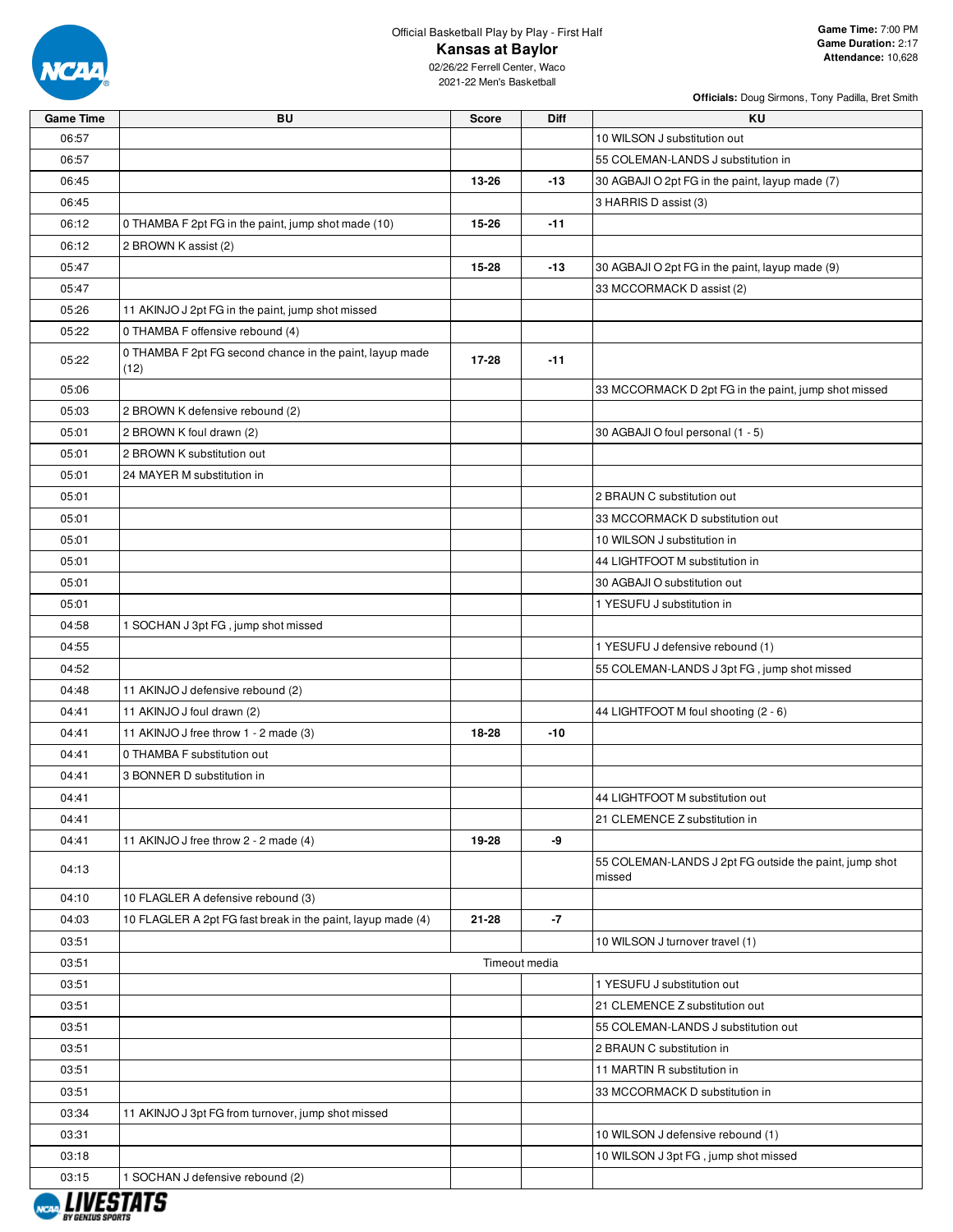

**Officials:** Doug Sirmons, Tony Padilla, Bret Smith

| <b>Game Time</b> | <b>BU</b>                                                   | <b>Score</b>         | Diff | KU                                                          |
|------------------|-------------------------------------------------------------|----------------------|------|-------------------------------------------------------------|
| 03:05            | 1 SOCHAN J 2pt FG in the paint, dunk, made (3)              | 23-28                | $-5$ |                                                             |
| 03:05            | 3 BONNER D assist (1)                                       |                      |      |                                                             |
| 02:42            |                                                             |                      |      | 3 HARRIS D 2pt FG outside the paint, jump shot blocked      |
| 02:42            | 1 SOCHAN J block (1)                                        |                      |      |                                                             |
| 02:38            | 10 FLAGLER A defensive rebound (4)                          |                      |      |                                                             |
| 02:35            | 10 FLAGLER A 2pt FG fast break in the paint, layup made (6) | 25-28                | -3   |                                                             |
| 02:35            |                                                             |                      |      | Timeout 30 Sec                                              |
| 02:35            |                                                             |                      |      | 3 HARRIS D substitution out                                 |
| 02:35            |                                                             |                      |      | 30 AGBAJI O substitution in                                 |
| 02:23            |                                                             | 25-30                | -5   | 11 MARTIN R 2pt FG in the paint, jump shot made (5)         |
| 01:58            | 1 SOCHAN J foul drawn (3)                                   |                      |      | 33 MCCORMACK D foul shooting (2 - 7)                        |
| 01:58            | 1 SOCHAN J free throw 1 - 2 made (4)                        | 26-30                | $-4$ |                                                             |
| 01:58            |                                                             |                      |      | 33 MCCORMACK D substitution out                             |
| 01:58            |                                                             |                      |      | 24 ADAMS, JR. K substitution in                             |
| 01:58            | 1 SOCHAN J free throw 2 - 2 made (5)                        | 27-30                | $-3$ |                                                             |
| 01:42            |                                                             |                      |      | 2 BRAUN C 2pt FG in the paint, jump shot missed             |
| 01:39            | 24 MAYER M defensive rebound (3)                            |                      |      |                                                             |
| 01:35            | 1 SOCHAN J foul offensive (1 - 3)                           |                      |      | 11 MARTIN R foul drawn (1)                                  |
| 01:35            | 1 SOCHAN J turnover offensive (1)                           |                      |      |                                                             |
| 01:22            |                                                             |                      |      | 11 MARTIN R 2pt FG from turnover in the paint, layup missed |
| 01:19            | 24 MAYER M defensive rebound (4)                            |                      |      |                                                             |
| 01:07            | 24 MAYER M 2pt FG in the paint, layup made (2)              | 29-30                | $-1$ |                                                             |
| 01:07            | 11 AKINJO J assist (2)                                      |                      |      |                                                             |
| 00:57            |                                                             | 29-32                | -3   | 24 ADAMS, JR. K 2pt FG in the paint, dunk, made (2)         |
| 00:57            |                                                             |                      |      | 30 AGBAJI O assist (1)                                      |
| 00:34            | 24 MAYER M foul drawn (1)                                   |                      |      | 30 AGBAJI O foul shooting (2 - 8)                           |
| 00:34            | 24 MAYER M free throw 1 - 2 made (3)                        | 30-32                | $-2$ |                                                             |
| 00:34            | 24 MAYER M free throw 2 - 2 made (4)                        | $31 - 32$            | $-1$ |                                                             |
| 00:34            |                                                             |                      |      | 24 ADAMS, JR. K substitution out                            |
| 00:34            |                                                             |                      |      | 3 HARRIS D substitution in                                  |
| 00:07            |                                                             |                      |      | 2 BRAUN C 2pt FG outside the paint, jump shot missed        |
| 00:02            | 24 MAYER M defensive rebound (5)                            |                      |      |                                                             |
|                  |                                                             | <b>END OF PERIOD</b> |      |                                                             |
|                  |                                                             | <b>BU 31-32 KU</b>   |      |                                                             |
|                  |                                                             |                      |      |                                                             |

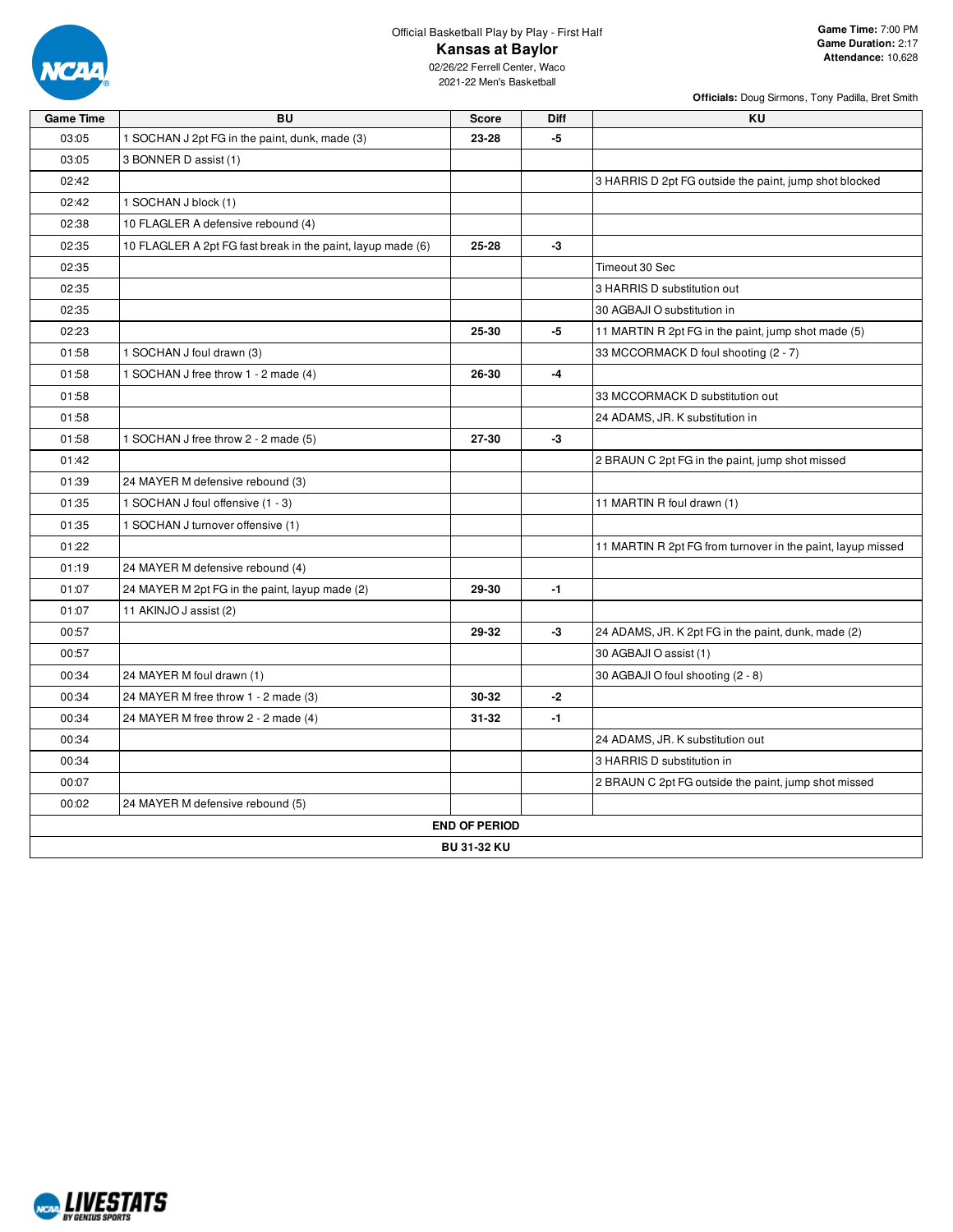

#### Official Basketball Box Score - First Half **Kansas at Baylor** 02/26/22 Ferrell Center, Waco

2021-22 Men's Basketball

**Officials:** Doug Sirmons, Tony Padilla, Bret Smith

|               |                        |   |       | FG      | 3P       | FT      |                | <b>Rebounds</b> |            |                | <b>Fouls</b> | <b>TP</b>   | AS I     | TO          | <b>ST</b> |           | <b>Blocks</b> | $+/-$ |
|---------------|------------------------|---|-------|---------|----------|---------|----------------|-----------------|------------|----------------|--------------|-------------|----------|-------------|-----------|-----------|---------------|-------|
|               | NO. Name               |   | Min   | M-A     | M-A      | M-A     | OR.            | DR.             | <b>TOT</b> | PF             | <b>FD</b>    |             |          |             |           | <b>BS</b> | <b>BA</b>     |       |
| 10            | Jalen Wilson           | F | 18:04 | $1 - 6$ | $0 - 3$  | $0 - 0$ | $\Omega$       |                 |            | $\Omega$       |              | 2           | 2        |             | 0         | 0         | 0             |       |
| 33            | David McCormack        | F | 14:59 | $2 - 4$ | $0-0$    | $0 - 0$ | 3              | $\overline{4}$  | 7          | 2              |              | 4           | 2        | $\mathbf 0$ |           | 0         | $\Omega$      | 8     |
| 2             | <b>Christian Braun</b> | G | 18:50 | $4 - 8$ | $2 - 4$  | $0 - 0$ | $\overline{2}$ | 3               | 5          | $\Omega$       | $\Omega$     | 10          |          | $\mathbf 0$ | 0         | 0         | $\Omega$      | 5     |
| 3             | Dajuan Harris          | G | 14:32 | $0 - 2$ | $0 - 1$  | $0 - 0$ | $\overline{2}$ | 1               | 3          | $\Omega$       | $\Omega$     | 0           | 3        |             |           | 0         |               | 5     |
| 30            | Ochai Agbaji           | G | 15:41 | $4 - 9$ | $1-5$    | $0 - 0$ | $\Omega$       | 4               | 4          | $\overline{c}$ | $\Omega$     | 9           |          |             | 0         | 0         |               | 9     |
|               | Joseph Yesufu          |   | 03:03 | $0 - 1$ | $0 - 0$  | $0 - 0$ | $\Omega$       |                 |            |                | $\Omega$     | $\mathbf 0$ | $\Omega$ | 0           | $\Omega$  | 0         | $\Omega$      | -4    |
| 11            | Remy Martin            |   | 07:18 | $2-3$   | $1 - 1$  | $0 - 0$ | $\Omega$       | $\Omega$        | $\Omega$   |                |              | 5           | 0        | 0           | $\Omega$  | 0         | $\Omega$      | -8    |
| 44            | <b>Mitch Lightfoot</b> |   | 02:13 | $0 - 0$ | $0 - 0$  | $0 - 0$ | $\Omega$       | $\Omega$        | $\Omega$   | 2              | $\Omega$     | $\mathbf 0$ | 0        | 0           | 0         | 0         | $\Omega$      | -1    |
| 55            | Jalen Coleman-Lands    |   | 03:06 | $0 - 2$ | $0 - 1$  | $0 - 0$ | $\Omega$       | $\Omega$        | $\Omega$   | $\Omega$       | $\Omega$     | 0           | 0        | 0           | 0         | 0         | $\Omega$      | -4    |
| 21            | Zach Clemence          |   | 00:50 | $0 - 0$ | $0-0$    | $0 - 0$ | $\Omega$       | $\Omega$        | $\Omega$   | $\Omega$       | $\Omega$     | $\Omega$    | 0        | 0           | 0         | 0         | $\Omega$      | -3    |
| 24            | KJ Adams, Jr.          |   | 01:24 | 1-1     | $0-0$    | $0 - 0$ | $\Omega$       | $\Omega$        | $\Omega$   | $\Omega$       | $\Omega$     | 2           | 0        | $\mathbf 0$ | 0         | 0         | $\Omega$      | -3    |
| Team          |                        |   |       |         |          |         | 0              | 0               | $\Omega$   |                |              | $\Omega$    |          | 1           |           |           |               |       |
| <b>Totals</b> |                        |   |       | 14-36   | $4 - 15$ | $0 - 0$ | 7              | 14              | 21         | 8              | 3            | 32          | 9        | 4           | 2         | 0         | 2             |       |

|            | <b>Shooting By Period</b> |          |       |  |  |  |  |  |  |
|------------|---------------------------|----------|-------|--|--|--|--|--|--|
| 1st<br>FG% |                           | 14-36    | 38.9% |  |  |  |  |  |  |
| 3PT%       |                           | 4-15     | 26.7% |  |  |  |  |  |  |
| FT%        |                           | 0-0      | 0%    |  |  |  |  |  |  |
| GM FG%     |                           | 14-36    | 38.9% |  |  |  |  |  |  |
| 3PT%       |                           | $4 - 15$ | 26.7% |  |  |  |  |  |  |
| FT%        |                           | $0 - 0$  | 0.0%  |  |  |  |  |  |  |

Dead Ball Rebounds: 0, 0

| Baylor - 31 |  |  |
|-------------|--|--|
|             |  |  |

**Technical Fouls:**:NONE

|               |                           |       | FG        | 3Р       | FT                |           |           | <b>Rebounds</b> |              | <b>Fouls</b> | <b>TP</b> | <b>AS</b> | l TO     | <b>ST</b> |             | <b>Blocks</b> |                |
|---------------|---------------------------|-------|-----------|----------|-------------------|-----------|-----------|-----------------|--------------|--------------|-----------|-----------|----------|-----------|-------------|---------------|----------------|
|               | NO. Name                  | Min   | M-A       | $M-A$    | M-A               | <b>OR</b> | <b>DR</b> | <b>TOT</b>      | <b>PF</b>    | <b>FD</b>    |           |           |          |           | <b>BS</b>   | <b>BA</b>     | $+/-$          |
| 0             | Flo Thamba<br>F           | 12:47 | $6-9$     |          | $0 - 0 1 0 - 0$   | З         |           | 4               |              | 0            | 12        | 0         | $\Omega$ | 0         | 0           | 0             | $-10$          |
| 2             | Kendall Brown<br>F        | 13:04 | $0 - 1$   | $0-0$    | $0 - 0$           | 0         | 2         | $\overline{2}$  | $\mathbf{0}$ | 2            | 0         | 2         |          | 0         | $\Omega$    | 0             | $-11$          |
| 24            | F<br><b>Matthew Mayer</b> | 12:01 | 1-3       | $0 - 11$ | $2 - 2$           | 0         | 5         | 5               | 0            |              | 4         | 0         | $\Omega$ | 0         |             | 0             | 7              |
| 10            | Adam Flagler<br>G         | 17:23 | $3-6$     | $0-2$    | $0 - 0$           | $\Omega$  | 4         | 4               |              | 0            | 6         | 0         | $\Omega$ | 0         | $\mathbf 0$ | 0             |                |
| 11            | James Akinjo<br>G         | 18:32 | $1 - 7$   |          | $0 - 2$   2-2     |           |           | $\overline{c}$  | $\Omega$     | 2            | 4         | 2         |          | 0         | 0           | 0             | 4              |
|               | Jeremy Sochan             | 15:32 | 1-4       | $0-2$    | $3 - 4$           | $\Omega$  | 2         | $\mathcal{P}$   |              | 3            | 5         |           |          |           |             | 0             | 2              |
| 3             | Dale Bonner               | 10:41 | $0 - 1$   |          | $0 - 1$   $0 - 0$ | 0         | 0         | 0               | 0            | 0            | 0         |           | $\Omega$ | 0         | 0           | 0             | $\overline{c}$ |
| Team          |                           |       |           |          |                   |           | 0         |                 |              |              | 0         |           | $\Omega$ |           |             |               |                |
| <b>Totals</b> |                           |       | $12 - 31$ |          | $0-8$ 7-8         | 5         | 15        | 20              | 3            | 8            | 31        | 6         | 3        |           | 2           | 0             | $-1$           |
|               | Technical Fouls::NONE     |       |           |          |                   |           |           |                 |              |              |           |           |          |           |             |               |                |

| <b>Shooting By Period</b> |           |       |  |  |  |  |  |  |
|---------------------------|-----------|-------|--|--|--|--|--|--|
| 1 <sup>st</sup> FG%       | $12 - 31$ | 38.7% |  |  |  |  |  |  |
| 3PT%                      | $0 - 8$   | 0.0%  |  |  |  |  |  |  |
| FT%                       | 7-8       | 87.5% |  |  |  |  |  |  |
| GM FG%                    | $12 - 31$ | 38.7% |  |  |  |  |  |  |
| 3PT%                      | $0 - 8$   | 0.0%  |  |  |  |  |  |  |
| FT%                       | $7-8$     | 87.5% |  |  |  |  |  |  |

Dead Ball Rebounds: 1, 0

|                                                         | ΚU                                 | <b>BU</b> |                       |    |    |                                 |     |     |     |  |  |
|---------------------------------------------------------|------------------------------------|-----------|-----------------------|----|----|---------------------------------|-----|-----|-----|--|--|
|                                                         |                                    |           | <b>Points from</b>    | KU | BU | <b>Period by Period Scoring</b> |     |     |     |  |  |
| <b>Biggest lead</b>                                     | $(13 (1st 8:19)   0 (1st 20:00)  $ |           | <b>Turnovers</b>      | っ  |    |                                 |     |     |     |  |  |
|                                                         |                                    |           |                       |    |    |                                 | 1st | 2nd | ТОТ |  |  |
| <b>Best Scoring Run</b> $ 10(1st 15:02)  10(1st 2:35) $ |                                    |           | <b>Paint</b>          | 18 | 22 |                                 |     |     |     |  |  |
| <b>Lead Changes</b>                                     |                                    |           | <b>Second Chancel</b> | 10 | 6  | KU                              | 32  | 38  | 70  |  |  |
| <b>Times Tied</b>                                       |                                    |           | <b>Fast Breaks</b>    | ◠  |    | BU                              | 31  | 49  | 80  |  |  |
| Time with Lead                                          | 18:57                              | 00:00     | <b>Bench</b>          |    |    |                                 |     |     |     |  |  |

**Game Notes:**4:07 Delay of Game warning #1 Baylor ♦ 2:42 Flop Warning #11 Kansas ♦

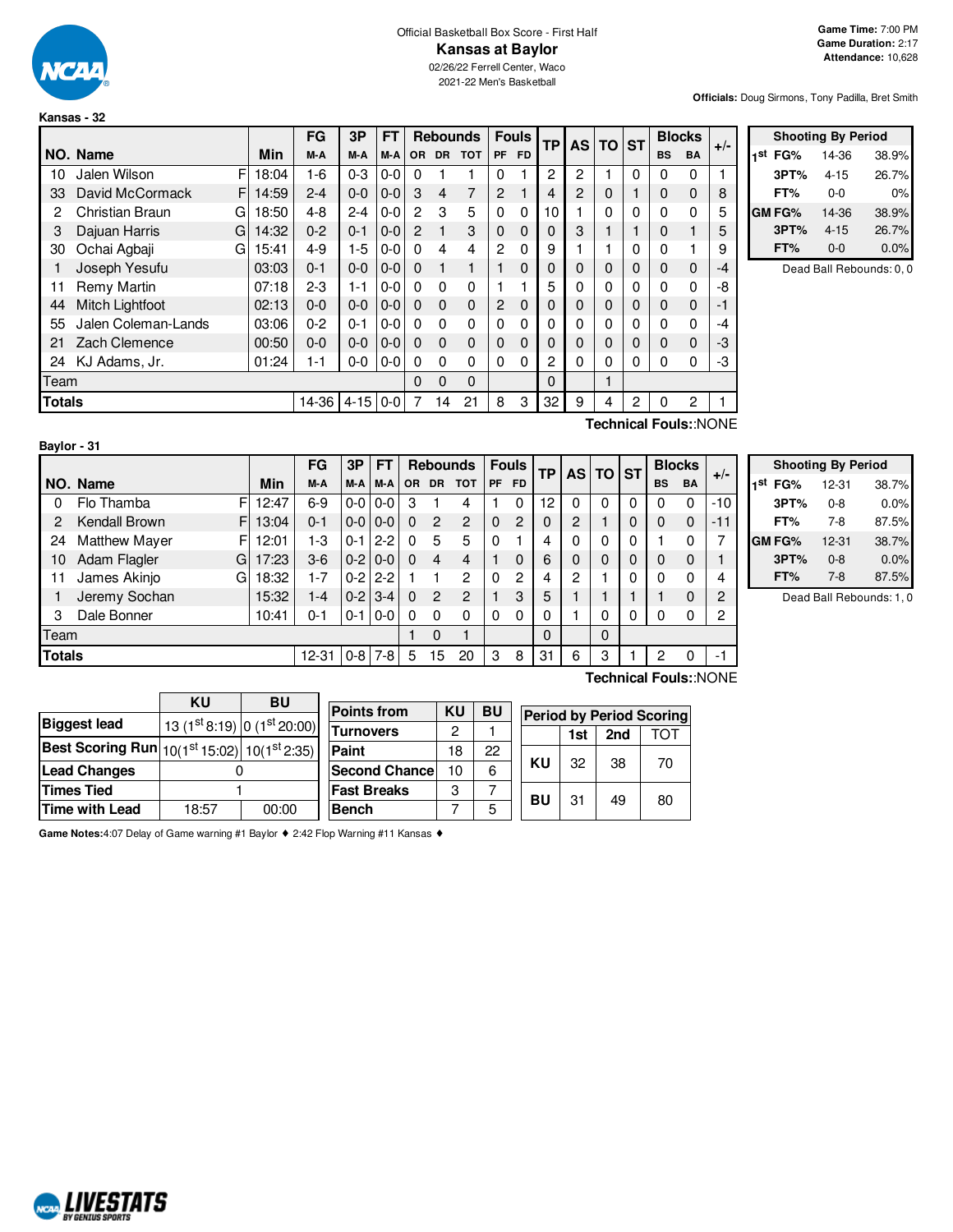

2021-22 Men's Basketball

**Officials:** Doug Sirmons, Tony Padilla, Bret Smith

#### **Period 2**

| <b>Quarter Starters:</b> |                                                          |                           |               |                                        |                                                                |
|--------------------------|----------------------------------------------------------|---------------------------|---------------|----------------------------------------|----------------------------------------------------------------|
| BU                       | 0 Thamba F                                               | 10 Flagler A<br>2 Brown K |               | 11 Akinjo J                            | 24 Mayer M                                                     |
| ΚU                       | 2 Braun C                                                | 3 Harris D<br>10 Wilson J |               | 30 Agbaji O                            | 33 McCormack D                                                 |
| <b>Game Time</b>         | <b>BU</b>                                                | <b>Score</b>              | <b>Diff</b>   |                                        | ΚU                                                             |
| 20:00                    | 1 SOCHAN J substitution out                              |                           |               |                                        |                                                                |
| 20:00                    | 3 BONNER D substitution out                              |                           |               |                                        |                                                                |
| 20:00                    | 0 THAMBA F substitution in                               |                           |               |                                        |                                                                |
| 20:00                    | 2 BROWN K substitution in                                |                           |               |                                        |                                                                |
| 20:00                    |                                                          |                           |               | 11 MARTIN R substitution out           |                                                                |
| 20:00                    |                                                          |                           |               | 33 MCCORMACK D substitution in         |                                                                |
| 19:43                    |                                                          |                           |               |                                        | 3 HARRIS D 2pt FG in the paint, jump shot missed               |
| 19:39                    | 24 MAYER M defensive rebound (6)                         |                           |               |                                        |                                                                |
| 19:39                    | 11 AKINJO J turnover lost ball (2)                       |                           |               |                                        |                                                                |
| 19:28                    | 0 THAMBA F foul personal (2 - 1)                         |                           |               | 33 MCCORMACK D foul drawn (2)          |                                                                |
| 19:24                    |                                                          |                           |               | blocked                                | 3 HARRIS D 2pt FG from turnover in the paint, jump shot        |
| 19:24                    | 2 BROWN K block (1)                                      |                           |               |                                        |                                                                |
| 19:19                    | 0 THAMBA F defensive rebound (5)                         |                           |               |                                        |                                                                |
| 19:18                    | 2 BROWN K 2pt FG fast break in the paint, dunk, made (2) | 33-32                     | $\mathbf{1}$  |                                        |                                                                |
| 19:18                    | 11 AKINJO J assist (3)                                   |                           |               |                                        |                                                                |
| 19:03                    |                                                          |                           |               |                                        | 2 BRAUN C 2pt FG in the paint, jump shot missed                |
| 19:00                    | 0 THAMBA F defensive rebound (6)                         |                           |               |                                        |                                                                |
| 18:59                    |                                                          |                           |               | foul coach class A technical (1)       |                                                                |
| 18:59                    | 11 AKINJO J free throw fast break 1 - 2 made (5)         | 34-32                     | $\mathbf{2}$  |                                        |                                                                |
| 18:59                    | 11 AKINJO J free throw fast break 2 - 2 made (6)         | 35-32                     | 3             |                                        |                                                                |
| 18:48                    | 10 FLAGLER A 2pt FG in the paint, layup missed           |                           |               |                                        |                                                                |
| 18:45                    |                                                          |                           |               |                                        | 33 MCCORMACK D defensive rebound (8)                           |
| 18:22                    |                                                          |                           |               |                                        | 30 AGBAJI O 2pt FG outside the paint, jump shot missed         |
| 18:19                    |                                                          |                           |               | offensive dead ball rebound (1)        |                                                                |
| 18:19                    | 2 BROWN K foul personal (1 - 2)                          |                           |               | 33 MCCORMACK D foul drawn (3)          |                                                                |
| 18:17                    | 10 FLAGLER A foul shooting (2 - 3)                       |                           |               | 30 AGBAJI O foul drawn (1)             |                                                                |
| 18:17                    |                                                          | 35-33                     | $\mathbf{2}$  | 30 AGBAJI O free throw 1 - 2 made (10) |                                                                |
| 18:17                    |                                                          | 35-34                     | 1             | 30 AGBAJI O free throw 2 - 2 made (11) |                                                                |
| 18:01                    | 11 AKINJO J turnover bad pass (3)                        |                           |               | 33 MCCORMACK D steal (2)               |                                                                |
| 17:53                    |                                                          | 35-36                     | $-1$          |                                        | 30 AGBAJI O 2pt FG from turnover in the paint, dunk, made (13) |
| 17:53                    |                                                          |                           |               | 3 HARRIS D assist (4)                  |                                                                |
| 17:40                    | 11 AKINJO J 2pt FG outside the paint, jump shot missed   |                           |               |                                        |                                                                |
| 17:36                    |                                                          |                           |               | 2 BRAUN C defensive rebound (6)        |                                                                |
| 17:28                    |                                                          | 35-39                     | -4            |                                        | 30 AGBAJI O 3pt FG, jump shot made (16)                        |
| 17:28                    |                                                          |                           |               | 3 HARRIS D assist (5)                  |                                                                |
| 17:25                    | Timeout 30 Sec                                           |                           |               |                                        |                                                                |
| 17:25                    |                                                          |                           | Timeout media |                                        |                                                                |
| 17:25                    | 0 THAMBA F substitution out                              |                           |               |                                        |                                                                |
| 17:25                    | 24 MAYER M substitution out                              |                           |               |                                        |                                                                |
| 17:25                    | 1 SOCHAN J substitution in                               |                           |               |                                        |                                                                |
| 17:25                    | 3 BONNER D substitution in                               |                           |               |                                        |                                                                |
| 17:11                    | 3 BONNER D 2pt FG in the paint, layup made (2)           | 37-39                     | -2            |                                        |                                                                |

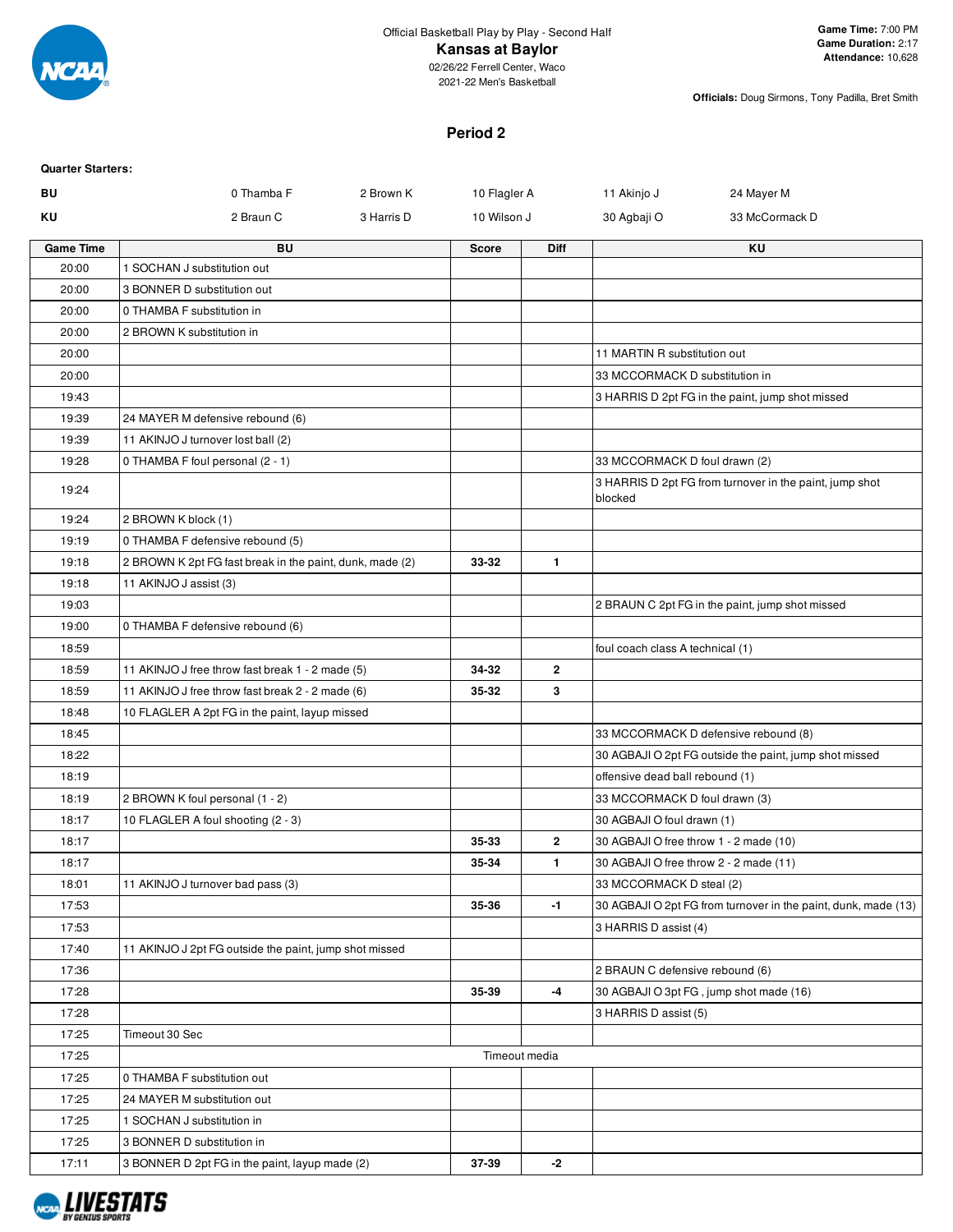

## Official Basketball Play by Play - Second Half

#### **Kansas at Baylor**

02/26/22 Ferrell Center, Waco 2021-22 Men's Basketball

| <b>Game Time</b> | <b>BU</b>                                                  | <b>Score</b> | <b>Diff</b>   | KU                                                                      |
|------------------|------------------------------------------------------------|--------------|---------------|-------------------------------------------------------------------------|
| 17:11            | 10 FLAGLER A assist (1)                                    |              |               |                                                                         |
| 16:46            |                                                            |              |               | 33 MCCORMACK D 2pt FG in the paint, jump shot missed                    |
| 16:40            |                                                            |              |               | 10 WILSON J offensive rebound (2)                                       |
| 16:40            |                                                            |              |               | 10 WILSON J 2pt FG second chance in the paint, layup missed             |
| 16:37            |                                                            |              |               | 33 MCCORMACK D offensive rebound (9)                                    |
| 16:36            |                                                            | $37 - 41$    | -4            | 33 MCCORMACK D 2pt FG second chance in the paint, jump<br>shot made (6) |
| 16:22            | 1 SOCHAN J 2pt FG outside the paint, jump shot made (7)    | 39-41        | $-2$          |                                                                         |
| 16:13            | 3 BONNER D foul personal (1 - 4)                           |              |               | 30 AGBAJI O foul drawn (2)                                              |
| 16:11            |                                                            | 39-44        | -5            | 30 AGBAJI O 3pt FG, jump shot made (19)                                 |
| 16:11            |                                                            |              |               | 3 HARRIS D assist (6)                                                   |
| 15:52            | 10 FLAGLER A 2pt FG outside the paint, jump shot made (8)  | $41 - 44$    | $-3$          |                                                                         |
| 15:38            |                                                            |              |               | 2 BRAUN C 2pt FG outside the paint, jump shot missed                    |
| 15:35            |                                                            |              |               | 33 MCCORMACK D offensive rebound (10)                                   |
| 15:35            |                                                            | $41 - 46$    | -5            | 33 MCCORMACK D 2pt FG second chance in the paint, jump<br>shot made (8) |
| 15:19            | 1 SOCHAN J 3pt FG, jump shot made (10)                     | 44-46        | $-2$          |                                                                         |
| 15:19            | 10 FLAGLER A assist (2)                                    |              |               |                                                                         |
| 15:08            |                                                            |              | Timeout media |                                                                         |
| 15:08            | 3 BONNER D substitution out                                |              |               |                                                                         |
| 15:08            | 24 MAYER M substitution in                                 |              |               |                                                                         |
| 14:49            |                                                            |              |               | 33 MCCORMACK D 2pt FG outside the paint, jump shot missed               |
| 14:46            | 10 FLAGLER A defensive rebound (5)                         |              |               |                                                                         |
| 14:33            | 10 FLAGLER A 2pt FG in the paint, jump shot blocked        |              |               |                                                                         |
| 14:33            |                                                            |              |               | 3 HARRIS D block (1)                                                    |
| 14:30            |                                                            |              |               | 2 BRAUN C defensive rebound (7)                                         |
| 14:21            |                                                            |              |               | 33 MCCORMACK D 2pt FG in the paint, jump shot blocked                   |
| 14:21            | 2 BROWN K block (2)                                        |              |               |                                                                         |
| 14:19            |                                                            |              |               | offensive rebound (28)                                                  |
| 14:19            |                                                            |              |               | 33 MCCORMACK D substitution out                                         |
| 14:19            |                                                            |              |               | 44 LIGHTFOOT M substitution in                                          |
| 14:16            | 24 MAYER M foul personal (1 - 5)                           |              |               | 10 WILSON J foul drawn (2)                                              |
| 14:01            |                                                            |              |               | 30 AGBAJI O 3pt FG second chance, jump shot missed                      |
| 13:58            | 1 SOCHAN J defensive rebound (3)                           |              |               |                                                                         |
| 13:53            | 1 SOCHAN J 2pt FG fast break in the paint, dunk, made (12) | 46-46        | 0             |                                                                         |
| 13:53            | 2 BROWN K assist (3)                                       |              |               |                                                                         |
| 13:27            |                                                            | 46-48        | $-2$          | 10 WILSON J 2pt FG in the paint, layup made (4)                         |
| 13:27            |                                                            |              |               | 3 HARRIS D assist (7)                                                   |
| 13:12            | 2 BROWN K foul drawn (3)                                   |              |               | 44 LIGHTFOOT M foul personal (3 - 2)                                    |
| 13:12            |                                                            |              |               | 3 HARRIS D substitution out                                             |
| 13:12            |                                                            |              |               | 11 MARTIN R substitution in                                             |
| 12:59            | 1 SOCHAN J foul drawn (4)                                  |              |               | 44 LIGHTFOOT M foul shooting (4 - 3)                                    |
| 12:59            | 1 SOCHAN J free throw 1 - 2 made (13)                      | 47-48        | $-1$          |                                                                         |
| 12:59            |                                                            |              |               | 44 LIGHTFOOT M substitution out                                         |
| 12:59            |                                                            |              |               | 24 ADAMS, JR. K substitution in                                         |
| 12:59            | 1 SOCHAN J free throw 2 - 2 made (14)                      | 48-48        | 0             |                                                                         |
| 12:59            | 2 BROWN K substitution out                                 |              |               |                                                                         |
| 12:59            | 0 THAMBA F substitution in                                 |              |               |                                                                         |
| 12:59            | 10 FLAGLER A substitution out                              |              |               |                                                                         |
| 12:59            | 3 BONNER D substitution in                                 |              |               |                                                                         |
|                  |                                                            |              |               |                                                                         |

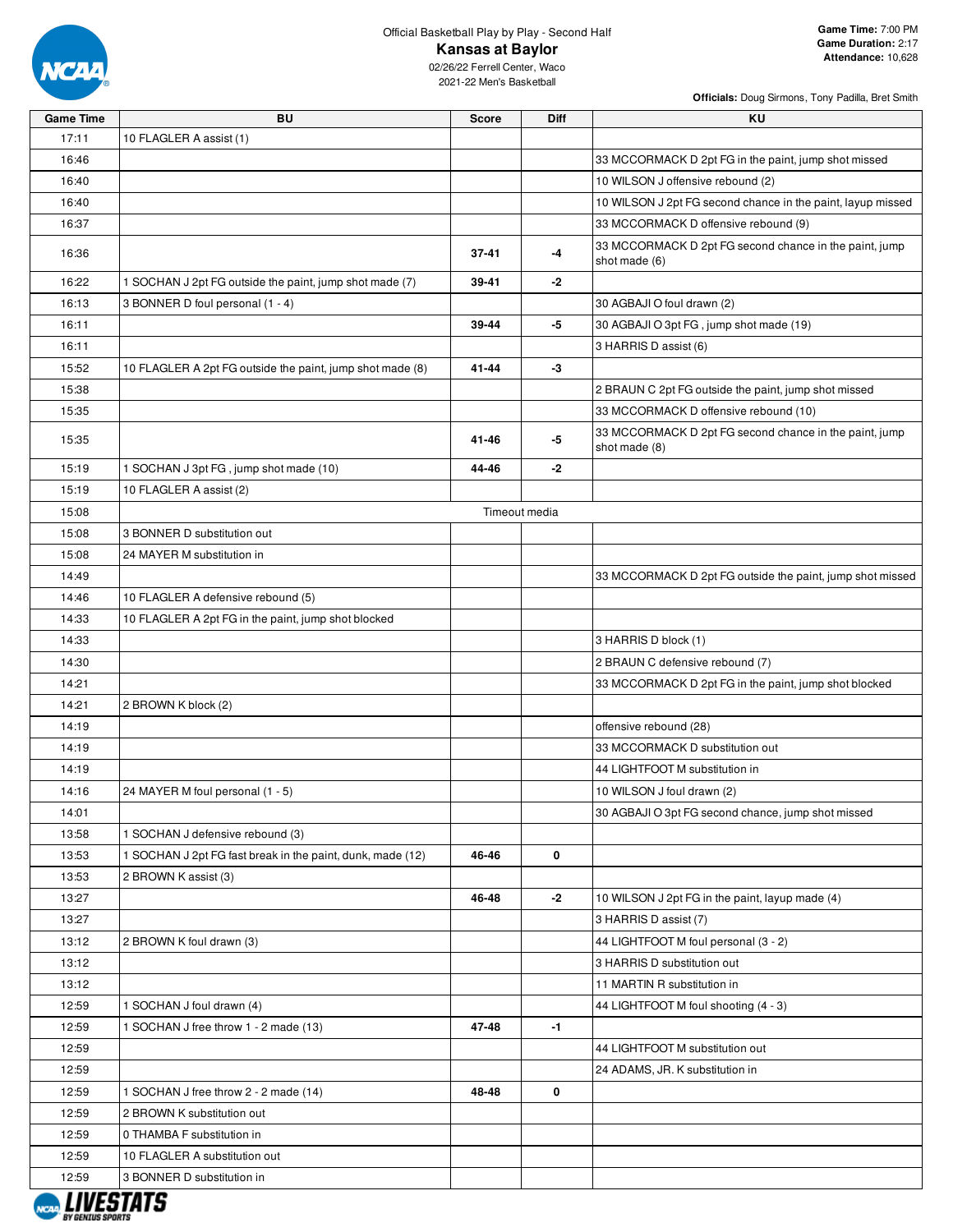

# Official Basketball Play by Play - Second Half

## **Kansas at Baylor**

02/26/22 Ferrell Center, Waco 2021-22 Men's Basketball

| <b>Game Time</b> | <b>BU</b>                                                          | <b>Score</b>  | <b>Diff</b> | <b>KU</b>                                                                  |
|------------------|--------------------------------------------------------------------|---------------|-------------|----------------------------------------------------------------------------|
| 12:48            |                                                                    |               |             | 30 AGBAJI O 3pt FG, jump shot missed                                       |
| 12:45            |                                                                    |               |             | 10 WILSON J offensive rebound (3)                                          |
| 12:38            |                                                                    | 48-50         | $-2$        | 24 ADAMS, JR. K 2pt FG second chance in the paint, jump shot<br>made $(4)$ |
| 12:38            |                                                                    |               |             | 30 AGBAJI O assist (2)                                                     |
| 12:11            | 24 MAYER M turnover bad pass (1)                                   |               |             |                                                                            |
| 11:59            | 3 BONNER D foul shooting (2 - 6)                                   |               |             | 30 AGBAJI O foul drawn (3)                                                 |
| 11:59            |                                                                    | Timeout media |             |                                                                            |
| 11:59            | 11 AKINJO J substitution out                                       |               |             |                                                                            |
| 11:59            | 10 FLAGLER A substitution in                                       |               |             |                                                                            |
| 11:59            |                                                                    |               |             | 30 AGBAJI O free throw 1 - 2 missed                                        |
| 11:59            |                                                                    |               |             | offensive dead ball rebound (2)                                            |
| 11:59            |                                                                    | 48-51         | $-3$        | 30 AGBAJI O free throw 2 - 2 made (20)                                     |
| 11:47            | 1 SOCHAN J foul drawn (5)                                          |               |             | 10 WILSON J foul personal (1 - 4)                                          |
| 11:45            | 0 THAMBA F foul drawn (1)                                          |               |             | 24 ADAMS, JR. K foul personal (1 - 5)                                      |
| 11:42            | 10 FLAGLER A 3pt FG, jump shot missed                              |               |             |                                                                            |
| 11:39            | 24 MAYER M offensive rebound (7)                                   |               |             |                                                                            |
| 11:37            | 24 MAYER M 2pt FG second chance in the paint, jump shot<br>made(6) | 50-51         | $-1$        |                                                                            |
| 11:26            |                                                                    |               |             | 30 AGBAJI O 3pt FG, jump shot missed                                       |
| 11:23            | 10 FLAGLER A defensive rebound (6)                                 |               |             |                                                                            |
| 11:19            | 10 FLAGLER A foul drawn (1)                                        |               |             | 30 AGBAJI O foul shooting (3 - 6)                                          |
| 11:19            | 10 FLAGLER A free throw fast break 1 - 2 missed                    |               |             |                                                                            |
| 11:19            | offensive dead ball rebound (2)                                    |               |             |                                                                            |
| 11:19            |                                                                    |               |             | 24 ADAMS, JR. K substitution out                                           |
| 11:19            |                                                                    |               |             | 30 AGBAJI O substitution out                                               |
| 11:19            |                                                                    |               |             | 3 HARRIS D substitution in                                                 |
| 11:19            |                                                                    |               |             | 33 MCCORMACK D substitution in                                             |
| 11:19            | 10 FLAGLER A free throw fast break 2 - 2 made (9)                  | 51-51         | 0           |                                                                            |
| 10:53            |                                                                    |               |             | 3 HARRIS D 3pt FG, jump shot missed                                        |
| 10:49            | defensive rebound (28)                                             |               |             |                                                                            |
| 10:34            | 0 THAMBA F 2pt FG in the paint, jump shot made (14)                | 53-51         | 2           |                                                                            |
| 10:34            | 10 FLAGLER A assist (3)                                            |               |             |                                                                            |
| 10:34            | 0 THAMBA F foul drawn (2)                                          |               |             | 11 MARTIN R foul shooting (2 - 7)                                          |
| 10:34            |                                                                    |               |             | 11 MARTIN R substitution out                                               |
| 10:34            |                                                                    |               |             | 1 YESUFU J substitution in                                                 |
| 10:34            | 24 MAYER M substitution out                                        |               |             |                                                                            |
| 10:34            | 11 AKINJO J substitution in                                        |               |             |                                                                            |
| 10:34            | 0 THAMBA F free throw 1 - 1 made (15)                              | 54-51         | 3           |                                                                            |
| 10:24            | 0 THAMBA F foul personal (3 - 7)                                   |               |             | 33 MCCORMACK D foul drawn (4)                                              |
| 10:24            |                                                                    |               |             | 33 MCCORMACK D 1&1 free throw 1 missed                                     |
| 10:24            | 0 THAMBA F defensive rebound (7)                                   |               |             |                                                                            |
| 09:53            | 0 THAMBA F 2pt FG in the paint, jump shot missed                   |               |             |                                                                            |
| 09:51            |                                                                    |               |             | 2 BRAUN C defensive rebound (8)                                            |
| 09:51            | 1 SOCHAN J foul personal (2 - 8)                                   |               |             | 2 BRAUN C foul drawn (1)                                                   |
| 09:51            |                                                                    |               |             | 2 BRAUN C 1&1 free throw 1 missed                                          |
| 09:50            |                                                                    |               |             | 33 MCCORMACK D offensive rebound (11)                                      |
| 09:43            |                                                                    |               |             | 10 WILSON J 3pt FG second chance, jump shot missed                         |
| 09:39            | 1 SOCHAN J defensive rebound (4)                                   |               |             |                                                                            |
| 09:22            | 10 FLAGLER A 3pt FG, jump shot missed                              |               |             |                                                                            |

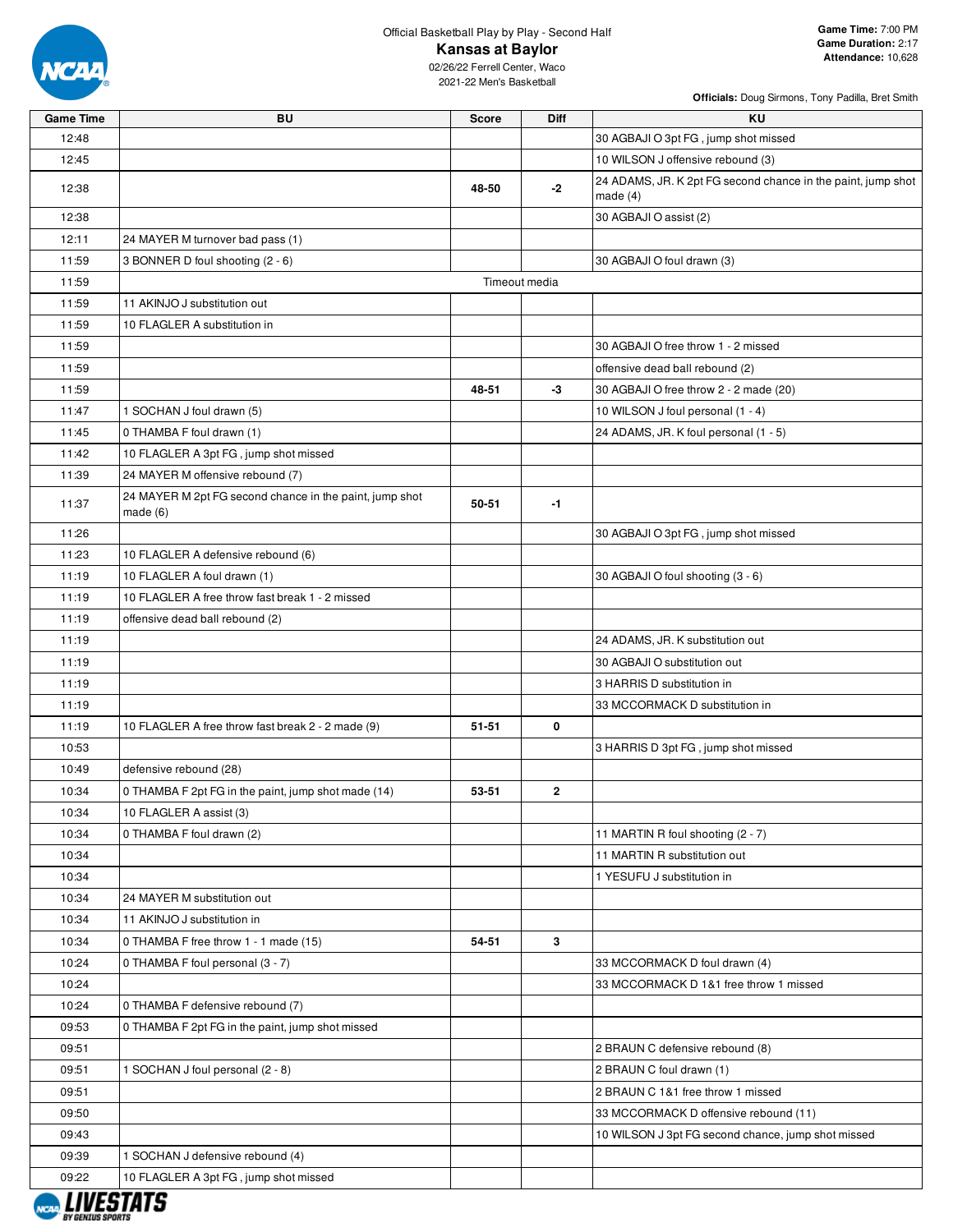

| <b>Game Time</b> | <b>BU</b>                                                                | <b>Score</b>  | Diff           | KU                                                                         |
|------------------|--------------------------------------------------------------------------|---------------|----------------|----------------------------------------------------------------------------|
| 09:19            | 1 SOCHAN J offensive rebound (5)                                         |               |                |                                                                            |
| 09:17            | 1 SOCHAN J 2pt FG second chance in the paint, jump shot<br>missed        |               |                |                                                                            |
| 09:15            | offensive rebound (32)                                                   |               |                |                                                                            |
| 09:16            | 0 THAMBA F substitution out                                              |               |                |                                                                            |
| 09:16            | 2 BROWN K substitution in                                                |               |                |                                                                            |
| 09:16            |                                                                          |               |                | 1 YESUFU J substitution out                                                |
| 09:16            |                                                                          |               |                | 30 AGBAJI O substitution in                                                |
| 09:05            | 3 BONNER D turnover out of bounds (1)                                    |               |                |                                                                            |
| 08:56            | 11 AKINJO J foul personal (1 - 9)                                        |               |                | 30 AGBAJI O foul drawn (4)                                                 |
| 08:56            |                                                                          | 54-52         | $\overline{2}$ | 30 AGBAJI O 1&1 free throw 1 made (21)                                     |
| 08:56            |                                                                          | 54-53         | $\mathbf{1}$   | 30 AGBAJI O 1&1 free throw 2 made (22)                                     |
| 08:47            | 11 AKINJO J 2pt FG outside the paint, jump shot missed                   |               |                |                                                                            |
| 08:44            |                                                                          |               |                | 2 BRAUN C defensive rebound (9)                                            |
| 08:38            |                                                                          |               |                | 2 BRAUN C 3pt FG, jump shot missed                                         |
| 08:35            |                                                                          |               |                | 33 MCCORMACK D offensive rebound (12)                                      |
| 08:31            |                                                                          |               |                | 33 MCCORMACK D 2pt FG second chance outside the paint,                     |
|                  |                                                                          |               |                | jump shot missed                                                           |
| 08:28            | 2 BROWN K defensive rebound (3)                                          |               |                |                                                                            |
| 08:26            | 2 BROWN K 2pt FG fast break in the paint, layup made (4)                 | 56-53         | 3              |                                                                            |
| 08:17            | 3 BONNER D foul shooting (3 - 10)                                        |               |                | 33 MCCORMACK D foul drawn (5)                                              |
| 08:17            |                                                                          | 56-54         | $\overline{2}$ | 33 MCCORMACK D free throw 1 - 2 made (9)                                   |
| 08:17            | 1 SOCHAN J substitution out                                              |               |                |                                                                            |
| 08:17            | 24 MAYER M substitution in                                               |               |                |                                                                            |
| 08:17            |                                                                          | 56-55         | $\mathbf{1}$   | 33 MCCORMACK D free throw 2 - 2 made (10)                                  |
| 08:03            | 2 BROWN K 3pt FG, jump shot made (7)                                     | 59-55         | 4              |                                                                            |
| 07:54            | 2 BROWN K foul shooting (2 - 11)                                         |               |                | 10 WILSON J foul drawn (3)                                                 |
| 07:54            |                                                                          | Timeout media |                |                                                                            |
| 07:54            |                                                                          |               |                | 10 WILSON J free throw 1 - 2 missed                                        |
| 07:54            |                                                                          |               |                | offensive dead ball rebound (3)                                            |
| 07:54            |                                                                          | 59-56         | 3              | 10 WILSON J free throw 2 - 2 made (5)                                      |
| 07:38            | 11 AKINJO J turnover lost ball (4)                                       |               |                | 30 AGBAJI O steal (1)                                                      |
| 07:34            |                                                                          | 59-58         | $\mathbf{1}$   | 2 BRAUN C 2pt FG fast break from turnover in the paint, layup<br>made (12) |
| 07:34            |                                                                          |               |                | 30 AGBAJI O assist (3)                                                     |
| 07:08            | 2 BROWN K 2pt FG in the paint, jump shot missed                          |               |                |                                                                            |
| 07:05            |                                                                          |               |                | 30 AGBAJI O defensive rebound (5)                                          |
| 06:39            | 10 FLAGLER A steal (1)                                                   |               |                | 2 BRAUN C turnover lost ball (1)                                           |
| 06:34            | 2 BROWN K 2pt FG fast break from turnover in the paint, layup<br>made(9) | 61-58         | 3              |                                                                            |
| 06:34            | 11 AKINJO J assist (4)                                                   |               |                |                                                                            |
| 06:27            |                                                                          |               |                | Timeout 30 Sec                                                             |
| 06:27            | 3 BONNER D substitution out                                              |               |                |                                                                            |
| 06:27            | 1 SOCHAN J substitution in                                               |               |                |                                                                            |
| 06:03            |                                                                          |               |                | 30 AGBAJI O 2pt FG outside the paint, jump shot missed                     |
| 06:00            |                                                                          |               |                | 3 HARRIS D offensive rebound (4)                                           |
| 05:56            | 2 BROWN K foul shooting (3 - 12)                                         |               |                | 2 BRAUN C foul drawn (2)                                                   |
| 05:56            |                                                                          | 61-59         | $\mathbf{2}$   | 2 BRAUN C free throw 1 - 2 made (13)                                       |
| 05:56            |                                                                          | 61-60         | $\mathbf{1}$   | 2 BRAUN C free throw 2 - 2 made (14)                                       |
| 05:40            | 10 FLAGLER A 3pt FG, jump shot missed                                    |               |                |                                                                            |

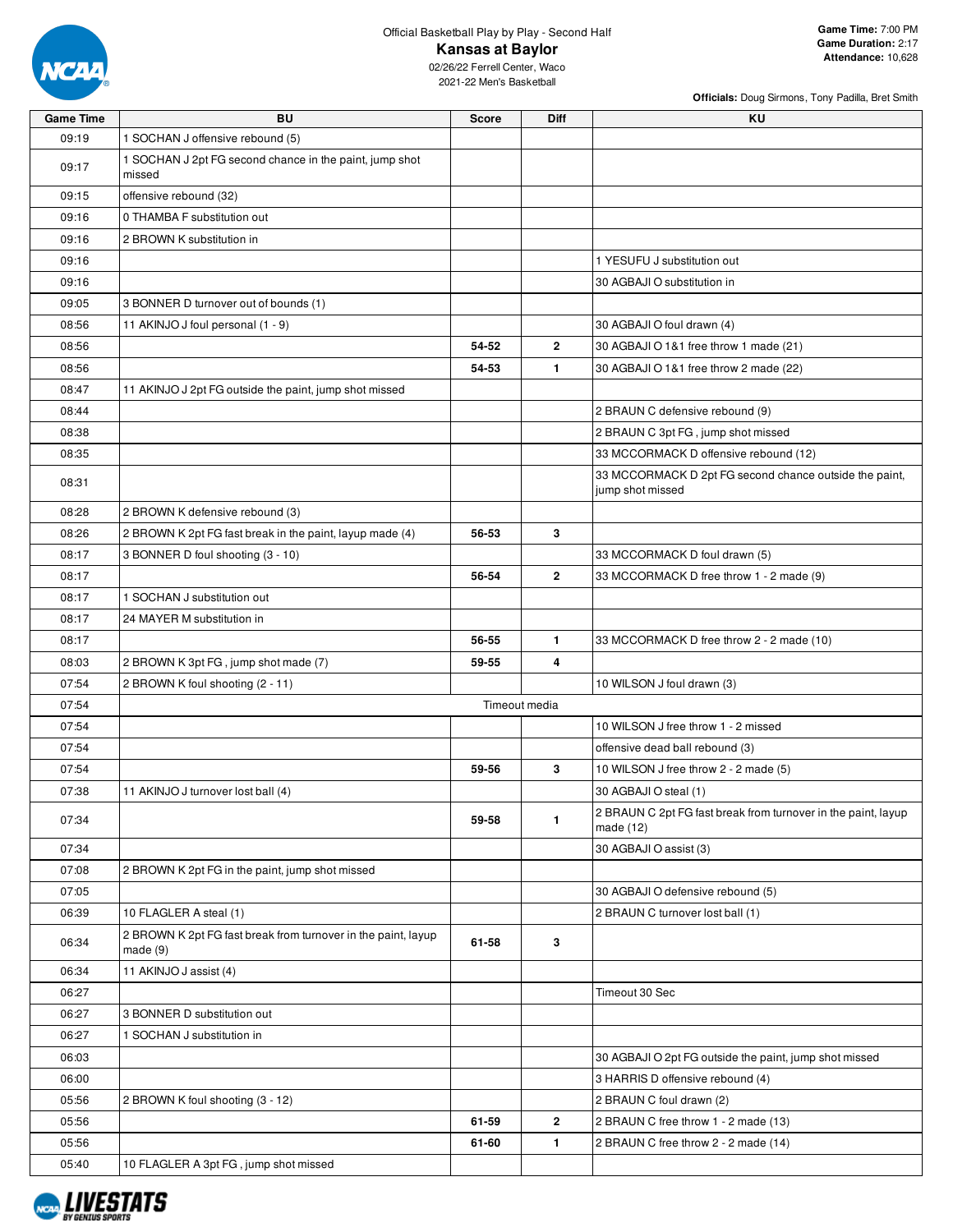

**Officials:** Doug Sirmons, Tony Padilla, Bret Smith

| <b>Game Time</b> | <b>BU</b>                                                  | <b>Score</b>  | Diff           | KU                                                              |
|------------------|------------------------------------------------------------|---------------|----------------|-----------------------------------------------------------------|
| 05:39            | 24 MAYER M offensive rebound (8)                           |               |                |                                                                 |
| 05:38            | 24 MAYER M foul drawn (2)                                  |               |                | 10 WILSON J foul personal (2 - 8)                               |
| 05:38            | 24 MAYER M 1&1 free throw 1 missed                         |               |                |                                                                 |
| 05:37            |                                                            |               |                | 33 MCCORMACK D defensive rebound (13)                           |
| 05:12            |                                                            |               |                | 33 MCCORMACK D 2pt FG in the paint, jump shot missed            |
| 05:09            | 24 MAYER M defensive rebound (9)                           |               |                |                                                                 |
| 04:59            | 11 AKINJO J foul drawn (3)                                 |               |                | 10 WILSON J foul personal (3 - 9)                               |
| 04:59            | 2 BROWN K substitution out                                 |               |                |                                                                 |
| 04:59            | 0 THAMBA F substitution in                                 |               |                |                                                                 |
| 04:59            | 11 AKINJO J 1&1 free throw 1 made (7)                      | 62-60         | $\mathbf{2}$   |                                                                 |
| 04:59            | 11 AKINJO J 1&1 free throw 2 made (8)                      | 63-60         | 3              |                                                                 |
| 04:42            |                                                            | 63-63         | 0              | 30 AGBAJI O 3pt FG, jump shot made (25)                         |
| 04:42            |                                                            |               |                | 10 WILSON J assist (3)                                          |
| 04:07            | 0 THAMBA F 2pt FG outside the paint, jump shot made (17)   | 65-63         | $\mathbf{2}$   |                                                                 |
| 04:07            | 11 AKINJO J assist (5)                                     |               |                |                                                                 |
| 04:02            |                                                            |               |                | 30 AGBAJI O 3pt FG, jump shot missed                            |
| 03:59            | 24 MAYER M defensive rebound (10)                          |               |                |                                                                 |
| 03:45            | 1 SOCHAN J 2pt FG in the paint, jump shot made (16)        | 67-63         | 4              |                                                                 |
| 03:45            | 1 SOCHAN J foul drawn (6)                                  |               |                | 33 MCCORMACK D foul shooting (3 - 10)                           |
| 03:45            |                                                            | Timeout media |                |                                                                 |
| 03:45            |                                                            |               |                | 3 HARRIS D substitution out                                     |
| 03:45            |                                                            |               |                | 11 MARTIN R substitution in                                     |
| 03:45            | 1 SOCHAN J free throw 1 - 1 made (17)                      | 68-63         | 5              |                                                                 |
| 03:34            | 10 FLAGLER A foul personal (3 - 13)                        |               |                | 30 AGBAJI O foul drawn (5)                                      |
| 03:34            |                                                            | 68-64         | 4              | 30 AGBAJI O free throw 1 - 2 made (26)                          |
| 03:34            |                                                            | 68-65         | 3              | 30 AGBAJI O free throw 2 - 2 made (27)                          |
| 03:13            | 24 MAYER M 3pt FG, jump shot made (9)                      | 71-65         | 6              |                                                                 |
| 03:13            | 11 AKINJO J assist (6)                                     |               |                |                                                                 |
| 03:01            | 0 THAMBA F foul shooting (4 - 14)                          |               |                | 2 BRAUN C foul drawn (3)                                        |
| 03:01            |                                                            |               |                | 2 BRAUN C free throw 1 - 2 missed                               |
| 03:01            |                                                            |               |                | offensive dead ball rebound (4)                                 |
| 03:01            |                                                            | 71-66         | 5              | 2 BRAUN C free throw 2 - 2 made (15)                            |
|                  |                                                            |               |                |                                                                 |
| 02:42            |                                                            |               |                | 11 MARTIN R substitution out                                    |
| 02:42            |                                                            |               |                | 3 HARRIS D substitution in                                      |
| 02:30            | 0 THAMBA F 2pt FG outside the paint, jump shot missed      |               |                |                                                                 |
| 02:30            |                                                            |               |                | defensive dead ball rebound (5)                                 |
| 02:10            |                                                            |               |                | 10 WILSON J 3pt FG, jump shot missed                            |
| 02:07            |                                                            |               |                | 2 BRAUN C offensive rebound (10)                                |
| 02:03            |                                                            | 71-68         | 3              | 2 BRAUN C 2pt FG second chance in the paint, layup made<br>(17) |
| 01:39            | 10 FLAGLER A 2pt FG outside the paint, jump shot made (11) | 73-68         | 5              |                                                                 |
| 01:30            |                                                            |               |                | 30 AGBAJI O 2pt FG in the paint, layup missed                   |
| 01:26            | 24 MAYER M defensive rebound (11)                          |               |                |                                                                 |
| 01:03            | 11 AKINJO J 2pt FG in the paint, jump shot made (10)       | 75-68         | $\overline{7}$ |                                                                 |
| 01:03            | 11 AKINJO J foul drawn (4)                                 |               |                | 3 HARRIS D foul shooting (1 - 11)                               |
| 01:03            |                                                            |               |                | 33 MCCORMACK D substitution out                                 |
| 01:03            |                                                            |               |                | 11 MARTIN R substitution in                                     |
| 01:03            | 11 AKINJO J free throw 1 - 1 made (11)                     | 76-68         | 8              |                                                                 |
| 00:58            |                                                            |               |                | 3 HARRIS D 2pt FG in the paint, jump shot missed                |

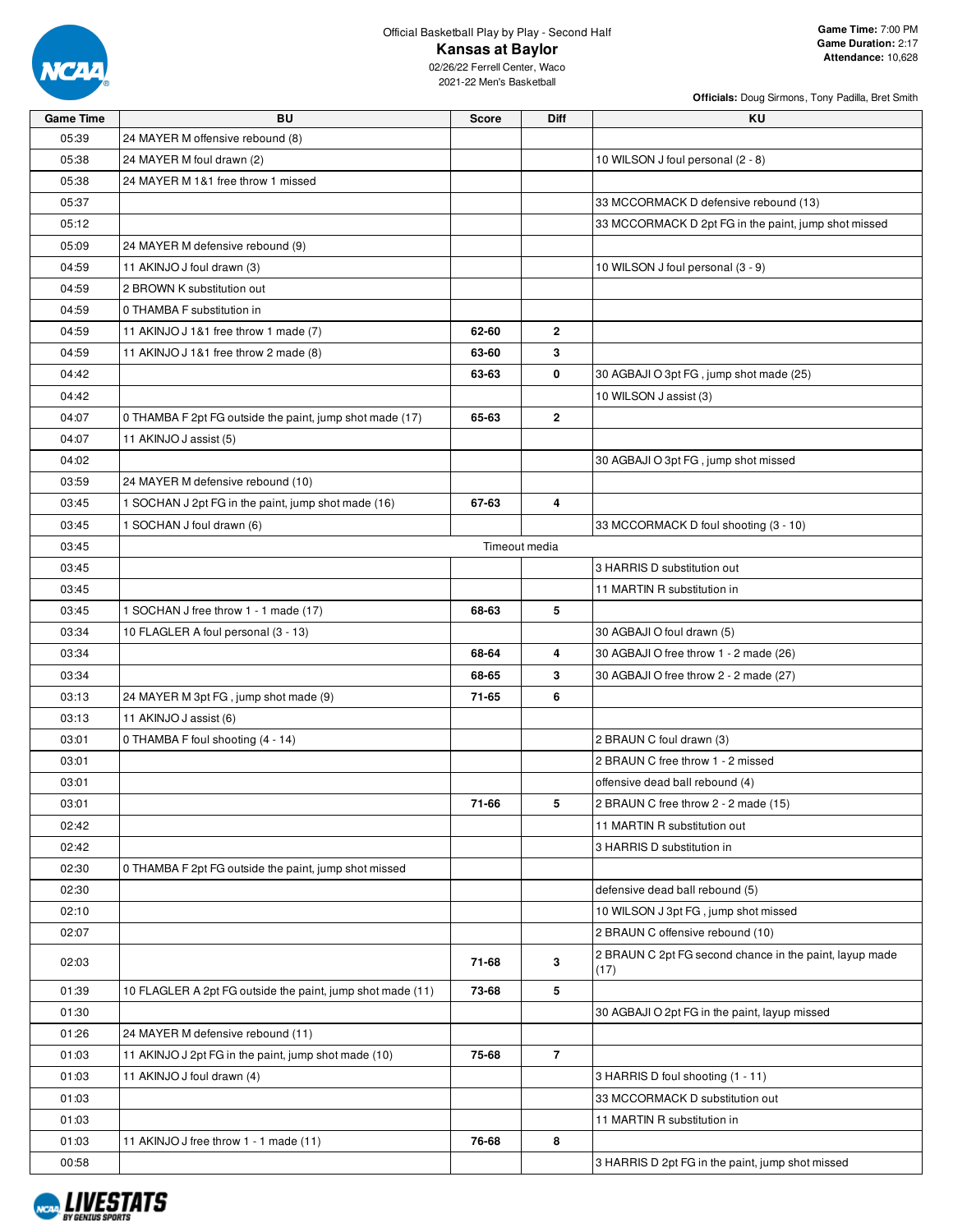

**Officials:** Doug Sirmons, Tony Padilla, Bret Smith

| <b>Game Time</b> | <b>BU</b>                                          | <b>Score</b>       | <b>Diff</b> | <b>KU</b>                                        |
|------------------|----------------------------------------------------|--------------------|-------------|--------------------------------------------------|
| 00:56            | 0 THAMBA F defensive rebound (8)                   |                    |             |                                                  |
| 00:57            | 0 THAMBA F foul drawn (3)                          |                    |             | 30 AGBAJI O foul personal (4 - 12)               |
| 00:57            |                                                    |                    |             | 3 HARRIS D substitution out                      |
| 00:57            |                                                    |                    |             | 55 COLEMAN-LANDS J substitution in               |
| 00:57            | 0 THAMBA F free throw fast break 1 - 2 made (18)   | 77-68              | 9           |                                                  |
| 00:57            | 0 THAMBA F free throw fast break 2 - 2 missed      |                    |             |                                                  |
| 00:55            |                                                    |                    |             | 30 AGBAJI O defensive rebound (6)                |
| 00:51            |                                                    |                    |             | 30 AGBAJI O 3pt FG, jump shot missed             |
| 00:49            | 0 THAMBA F defensive rebound (9)                   |                    |             |                                                  |
| 00:46            | 11 AKINJO J foul drawn (5)                         |                    |             | 2 BRAUN C foul personal (1 - 13)                 |
| 00:46            | 11 AKINJO J free throw fast break 1 - 2 missed     |                    |             |                                                  |
| 00:46            | offensive dead ball rebound (3)                    |                    |             |                                                  |
| 00:46            | 0 THAMBA F substitution out                        |                    |             |                                                  |
| 00:46            | 2 BROWN K substitution in                          |                    |             |                                                  |
| 00:46            | 11 AKINJO J free throw fast break 2 - 2 made (12)  | 78-68              | 10          |                                                  |
| 00:42            | 11 AKINJO J foul personal (2 - 15)                 |                    |             | 10 WILSON J foul drawn (4)                       |
| 00:42            |                                                    | 78-69              | 9           | 10 WILSON J free throw fast break 1 - 2 made (6) |
| 00:42            | Timeout 30 Sec                                     |                    |             |                                                  |
| 00:42            |                                                    | 78-70              | 8           | 10 WILSON J free throw fast break 2 - 2 made (7) |
| 00:42            |                                                    |                    |             | 11 MARTIN R substitution out                     |
| 00:42            |                                                    |                    |             | 3 HARRIS D substitution in                       |
| 00:40            | 10 FLAGLER A foul drawn (2)                        |                    |             | 55 COLEMAN-LANDS J foul personal (1 - 14)        |
| 00:40            | 10 FLAGLER A free throw fast break 1 - 2 made (12) | 79-70              | 9           |                                                  |
| 00:40            | 10 FLAGLER A free throw fast break 2 - 2 made (13) | 80-70              | 10          |                                                  |
| 00:33            |                                                    |                    |             | 30 AGBAJI O 3pt FG, jump shot missed             |
| 00:30            | 24 MAYER M defensive rebound (12)                  |                    |             |                                                  |
|                  |                                                    | <b>END OF GAME</b> |             |                                                  |
|                  |                                                    | <b>BU 80-70 KU</b> |             |                                                  |

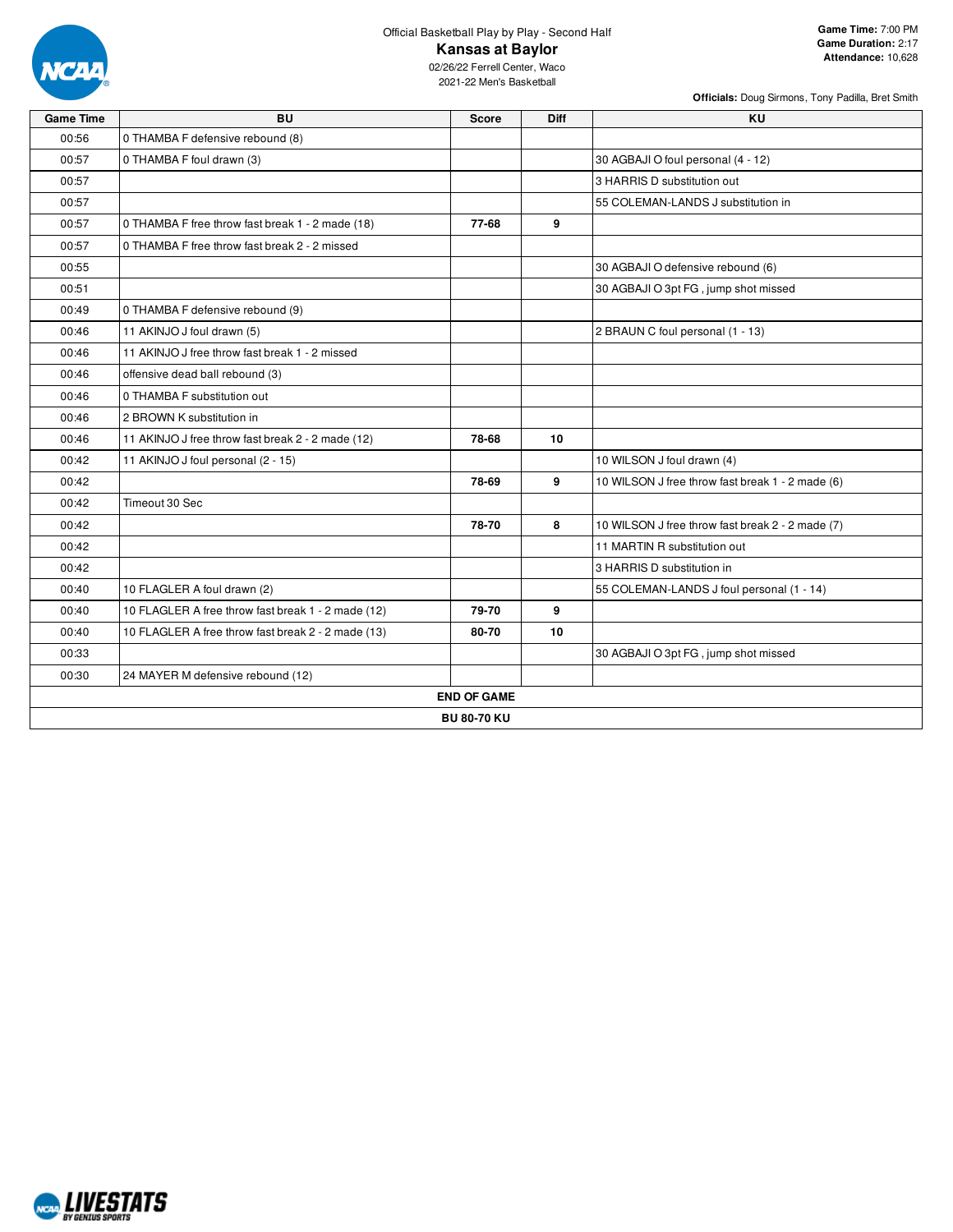

**Baylor - 49**

# Official Basketball Box Score - Second Half **Kansas at Baylor**

02/26/22 Ferrell Center, Waco 2021-22 Men's Basketball

**Officials:** Doug Sirmons, Tony Padilla, Bret Smith

|      |                                                     |       | FG       | 3P      | FT      |           |                | <b>Rebounds</b> |           | <b>Fouls</b>   |    | <b>AS TO</b>   |              | <b>ST</b> | <b>Blocks</b> |          | $+/-$ |
|------|-----------------------------------------------------|-------|----------|---------|---------|-----------|----------------|-----------------|-----------|----------------|----|----------------|--------------|-----------|---------------|----------|-------|
|      | NO. Name                                            | Min   | M-A      | M-A     | M-A     | <b>OR</b> | DR.            | <b>TOT</b>      | <b>PF</b> | <b>FD</b>      | TР |                |              |           | <b>BS</b>     | BA       |       |
| 10   | FI<br>Jalen Wilson                                  | 20:00 | $1 - 4$  | $0 - 2$ | $3-4$   | 2         | 0              | 2               | 3         | 3              | 5  |                | 0            | 0         | 0             | $\Omega$ | -11   |
| 33   | David McCormack<br>F.                               | 15:57 | $2 - 7$  | $0 - 0$ | $2 - 3$ | 4         | $\overline{2}$ | 6               |           | $\overline{4}$ | 6  | $\Omega$       | $\mathbf 0$  |           | 0             |          | $-7$  |
| 2    | Christian Braun<br>GI                               | 20:00 | $2 - 5$  | $0 - 1$ | $3-5$   |           | 4              | 5               |           | 3              | 7  | $\Omega$       | 1            | 0         | 0             | $\Omega$ | -11   |
| 3    | Dajuan Harris<br>G                                  | 16:50 | $0 - 4$  | $0 - 1$ | $0 - 0$ |           | $\Omega$       | 1               |           | $\Omega$       | 0  | 4              | 0            | 0         |               |          | -9    |
| 30   | Ochai Agbaji<br>G.                                  | 17:57 | $4 - 13$ | $3-9$   | 7-8     | $\Omega$  | $\overline{c}$ | 2               | 2         | 5              | 18 | $\overline{2}$ | $\Omega$     |           | 0             | $\Omega$ | $-7$  |
| 44   | Mitch Lightfoot                                     | 01:20 | $0 - 0$  | $0 - 0$ | $0 - 0$ | $\Omega$  | $\Omega$       | 0               | 2         | $\mathbf 0$    | 0  | $\Omega$       | 0            | 0         | 0             | $\Omega$ | $-1$  |
| 11   | Remy Martin                                         | 04:01 | $0 - 0$  | $0 - 0$ | $0 - 0$ | $\Omega$  | $\Omega$       | 0               |           | 0              | 0  | $\Omega$       | $\mathbf{0}$ | 0         | 0             | $\Omega$ | -6    |
| 24   | KJ Adams, Jr.                                       | 01:40 | $1 - 1$  | $0 - 0$ | $0 - 0$ | $\Omega$  | $\Omega$       | $\mathbf 0$     |           | $\Omega$       | 2  | $\Omega$       | $\mathbf 0$  | 0         | 0             | $\Omega$ | 0     |
|      | Joseph Yesufu                                       | 01:18 | 0-0      | $0 - 0$ | $0 - 0$ | $\Omega$  | $\Omega$       | 0               | $\Omega$  | 0              | 0  | $\Omega$       | 0            | 0         | 0             | $\Omega$ | -1    |
| 55   | Jalen Coleman-Lands                                 | 00:57 | $0 - 0$  | $0 - 0$ | $0 - 0$ | $\Omega$  | $\Omega$       | $\Omega$        |           | $\Omega$       | 0  | $\Omega$       | $\Omega$     | 0         | 0             | $\Omega$ | $-2$  |
| Team |                                                     |       |          |         |         |           | $\Omega$       |                 |           |                | 0  |                | 0            |           |               |          |       |
|      | $3 - 13$<br>$15 - 20$<br>$10 - 34$<br><b>Totals</b> |       |          |         |         |           | 8              | 17              | 14        | 15             | 38 | 7              |              | 2         |               | 2        | $-11$ |
|      | Technical Fouls: Coach 2 <sup>nd</sup> 18:59        |       |          |         |         |           |                |                 |           |                |    |                |              |           |               |          |       |

| <b>Shooting By Period</b> |         |          |       |  |  |  |  |  |  |  |  |  |
|---------------------------|---------|----------|-------|--|--|--|--|--|--|--|--|--|
|                           | ond FG% | 10-34    | 29.4% |  |  |  |  |  |  |  |  |  |
|                           | 3PT%    | $3 - 13$ | 23.1% |  |  |  |  |  |  |  |  |  |
|                           | FT%     | 15-20    | 75%   |  |  |  |  |  |  |  |  |  |
|                           | GM FG%  | 10-34    | 29.4% |  |  |  |  |  |  |  |  |  |
|                           | 3PT%    | $3 - 13$ | 23.1% |  |  |  |  |  |  |  |  |  |
|                           | FT%     | 15-20    | 75.0% |  |  |  |  |  |  |  |  |  |

Dead Ball Rebounds: 4, 1

|               |                           |       | FG      | 3P      | FT        | <b>Rebounds</b> |               |               | <b>Fouls</b>   | ТP        |                          | AS TO ST |   |   | <b>Blocks</b> |           |       |
|---------------|---------------------------|-------|---------|---------|-----------|-----------------|---------------|---------------|----------------|-----------|--------------------------|----------|---|---|---------------|-----------|-------|
|               | NO. Name                  | Min   | M-A     | M-A     | M-A       | OR.             | <b>DR</b>     | <b>TOT</b>    | <b>PF</b>      | <b>FD</b> |                          |          |   |   | <b>BS</b>     | <b>BA</b> | $+/-$ |
|               | Flo Thamba<br>F           | 10:30 | $2 - 4$ | $0-0$   | $2 - 3$   | 0               | 5             | 5             | 3              | 3         | 6                        |          |   | 0 | 0             | 0         | 8     |
| 2             | Kendall Brown<br>F        | 12:05 | $4 - 5$ | $1 - 1$ | $0 - 0$   | 0               |               |               | 3              |           | 9                        |          |   | 0 | 2             | $\Omega$  | 0     |
| 24            | <b>Matthew Mayer</b><br>F | 15:26 | $2 - 2$ | $1 - 1$ | $0 - 1$   | $\mathcal{P}$   | 5             |               |                |           | 5                        |          |   | 0 | 0             | 0         | 9     |
| 10            | Adam Flagler<br>G         | 19:00 | $2 - 7$ | $0 - 3$ | $3-4$     | $\Omega$        | $\mathcal{P}$ | $\mathcal{P}$ | $\overline{2}$ | 2         | $\overline{\phantom{0}}$ | 3        |   |   | 0             |           | 13    |
| 11            | James Akinjo<br>G         | 18:35 | $1-3$   | $0-0$   | $6 - 7$   | $\Omega$        | $\Omega$      | 0             | $\overline{2}$ | 3         | 8                        | 4        | 3 | 0 | 0             | 0         | ⇁     |
|               | Jeremy Sochan             | 15:35 | $4 - 5$ | $1 - 1$ | $3-3$     |                 | 2             | 3             |                | 3         | 12                       |          |   | 0 | 0             | $\Omega$  | 13    |
| 3             | Dale Bonner               | 08:49 | $1 - 1$ | $0-0$   | $0 - 0$   | 0               | $\Omega$      | $\Omega$      | 3              | 0         | $\overline{c}$           | 0        |   | 0 | 0             | 0         | 5     |
| Геаm          |                           |       |         |         |           |                 |               | 2             |                |           | 0                        |          | 0 |   |               |           |       |
| <b>Totals</b> |                           |       | 16-27   | $3 - 6$ | $14 - 18$ | 4               | 16            | 20            | 15             | 13        | 49                       | 8        | 5 |   | 2             |           | 11    |

|                     | <b>Shooting By Period</b> |       |
|---------------------|---------------------------|-------|
| 2 <sup>nd</sup> FG% | 16-27                     | 59.3% |
| 3PT%                | $3-6$                     | 50.0% |
| FT%                 | 14-18                     | 77.8% |
| GM FG%              | 16-27                     | 59.3% |
| 3PT%                | $3-6$                     | 50.0% |
| FT%                 | $14-18$                   | 77.8% |

Dead Ball Rebounds: 2, 0

|                       | ΚU<br>BU                                                          |                                                     |  |  |  |  |  |  |
|-----------------------|-------------------------------------------------------------------|-----------------------------------------------------|--|--|--|--|--|--|
| <b>Biggest lead</b>   |                                                                   | 5 (2 <sup>nd</sup> 16:11) 10 (2 <sup>nd</sup> 0:46) |  |  |  |  |  |  |
|                       | <b>Best Scoring Run</b> $7(2^{nd} 17:28)$ 7(2 <sup>nd</sup> 0:46) |                                                     |  |  |  |  |  |  |
| <b>Lead Changes</b>   |                                                                   |                                                     |  |  |  |  |  |  |
| <b>Times Tied</b>     |                                                                   |                                                     |  |  |  |  |  |  |
| <b>Time with Lead</b> | 06:12                                                             | 11:24                                               |  |  |  |  |  |  |

| <b>Points from</b>    | ΚU | BU |    | <b>Period b</b> |  |  |  |  |
|-----------------------|----|----|----|-----------------|--|--|--|--|
| <b>Turnovers</b>      |    | 2  |    | 19              |  |  |  |  |
| Paint                 | 14 | 18 |    |                 |  |  |  |  |
| <b>Second Chancel</b> | 12 | 2  | KU | 3               |  |  |  |  |
| <b>Fast Breaks</b>    |    | 15 | BU | З               |  |  |  |  |
| <b>Bench</b>          | 2  | 14 |    |                 |  |  |  |  |

**Technical Fouls:**:NONE

|    | <b>Period by Period Scoring</b> |     |     |  |  |  |  |  |  |  |  |  |  |  |
|----|---------------------------------|-----|-----|--|--|--|--|--|--|--|--|--|--|--|
|    | 1st                             | 2nd | TOT |  |  |  |  |  |  |  |  |  |  |  |
| ΚU | 32                              | 38  | 70  |  |  |  |  |  |  |  |  |  |  |  |
| BU | 31                              | 49  | 80  |  |  |  |  |  |  |  |  |  |  |  |

**Game Notes:**4:07 Delay of Game warning #1 Baylor ♦ 2:42 Flop Warning #11 Kansas ♦

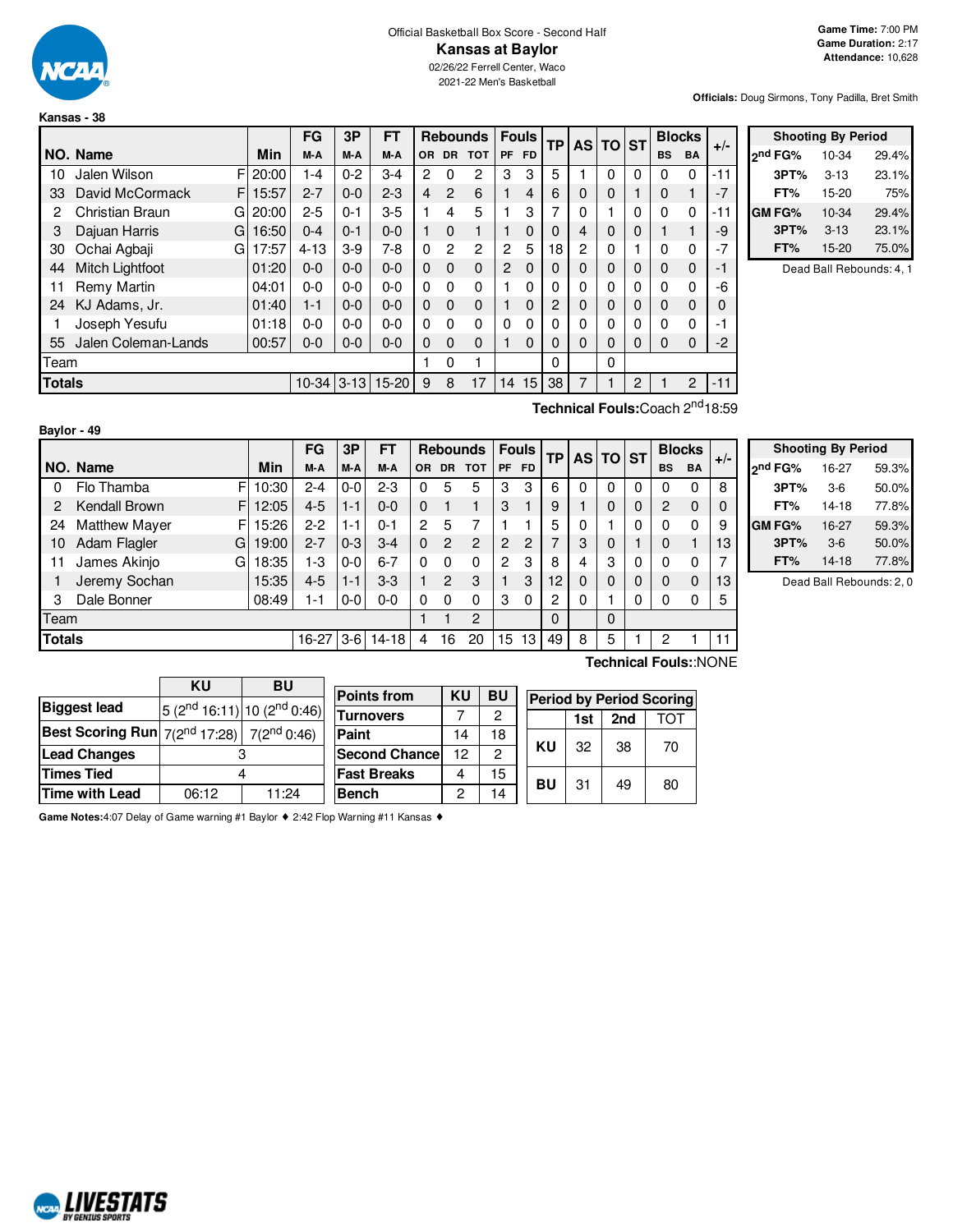

{ Players => 0, 1, 2, 3, 4, 5, 10, 11, 14, 15, 20, 21, 23, 24, 32, 42; } FG Types => All; Results => All;

{ Players => All; } FG Types => All; Results => All;



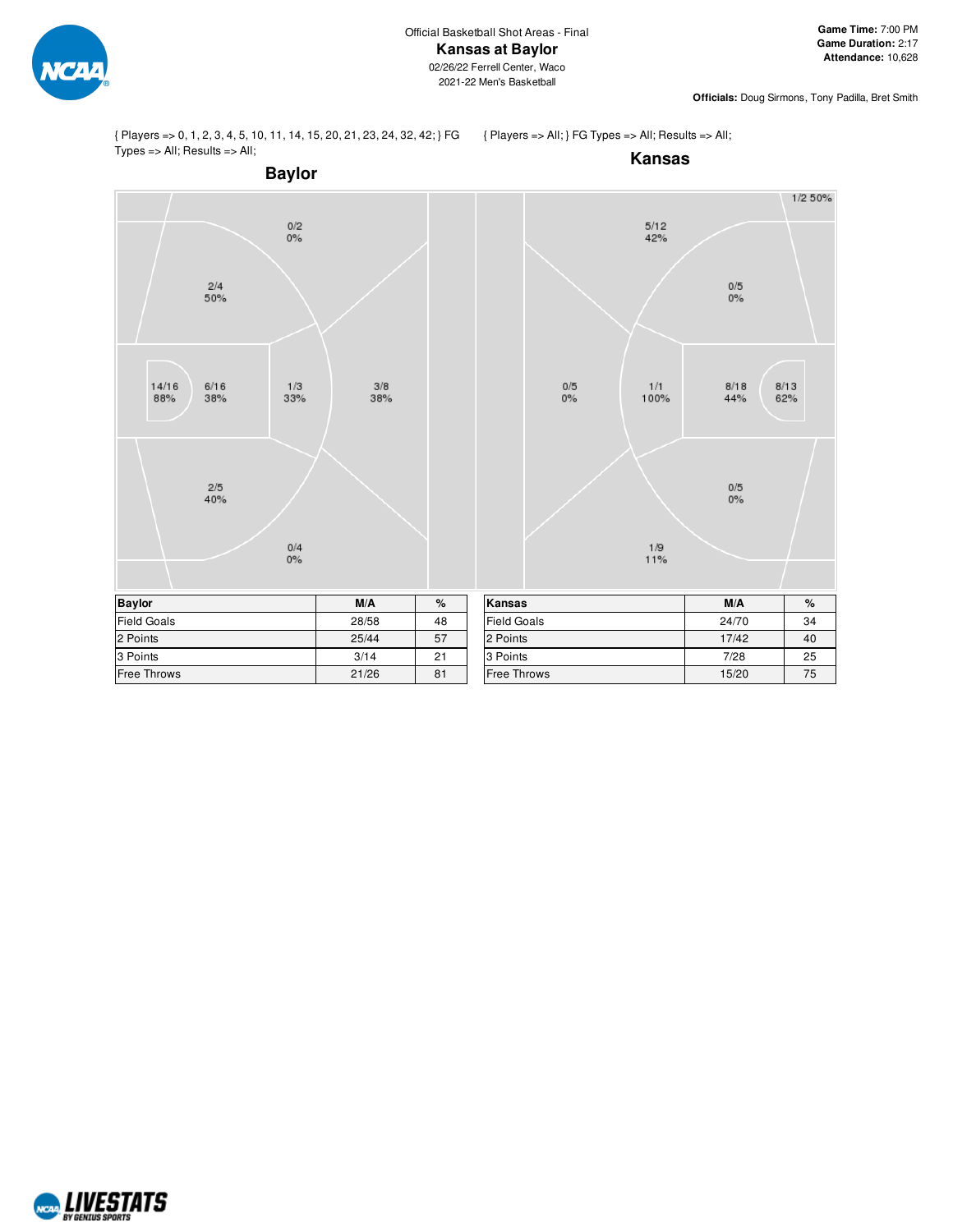

|                | Kansas                 |       |             |           |              |       |                    |      |                |             |                |                |                 |          |               |    |                  |
|----------------|------------------------|-------|-------------|-----------|--------------|-------|--------------------|------|----------------|-------------|----------------|----------------|-----------------|----------|---------------|----|------------------|
| No             | Name                   |       | <b>Mins</b> |           | <b>Score</b> |       | <b>Points Diff</b> |      | Points per Min |             | <b>Assists</b> |                | <b>Rebounds</b> |          | <b>Steals</b> |    | <b>Turnovers</b> |
|                |                        | On    | Off         | <b>On</b> | Off          | On    | Off                | On   | <b>Off</b>     | On          | Off            | On             | Off             | On       | Off           | On | Off              |
|                | Joseph Yesufu          | 04:21 | 35:39       | $5 - 10$  | 65 - 70      | -5    | -5                 | 1.15 | 1.82           |             | 15             | $\overline{4}$ | 34              | $\Omega$ | 4             | 2  | 3                |
| $\overline{2}$ | <b>Christian Braun</b> | 38:50 | 01:10       | $70 - 76$ | $0 - 4$      | $-6$  | $-4$               | .80  | 0.00           | 16          | $\mathbf{0}$   | 37             |                 | 4        | $\mathbf{0}$  | 4  |                  |
| 3              | Dajuan Harris          | 31:22 | 08:38       | $53 - 57$ | $17 - 23$    | -4    | -6                 | .69  | 1.97           | 13          | 3              | 33             | 5               | 4        | $\Omega$      | 4  |                  |
| 10             | Jalen Wilson           | 38:04 | 01:56       | $66 - 76$ | $4 - 4$      | $-10$ | $\mathbf 0$        | 1.73 | 2.07           | 14          | 2              | 38             | 0               | 4        | 0             | 5  | $\Omega$         |
| 11             | Remy Martin            | 11:19 | 28:41       | $17 - 31$ | $53 - 49$    | $-14$ | 4                  | .50  | 1.85           | 3           | 13             | 6              | 32              | $\Omega$ | 4             |    | 4                |
| 21             | Zach Clemence          | 00:50 | 39:10       | $0 - 3$   | $70 - 77$    | -3    | $-7$               | 0.00 | 1.79           | $\mathbf 0$ | 16             | $\mathbf{0}$   | 38              | 0        | 4             |    | 4                |
| 24             | KJ Adams, Jr.          | 03:04 | 36:56       | $5 - 8$   | $65 - 72$    | -3    | $-7$               | .63  | 1.76           | 2           | 14             |                | 37              | 0        | 4             | 0  | 5                |
| 30             | Ochai Agbaji           | 33:38 | 06:22       | $65 - 63$ | $5 - 17$     | 2     | $-12$              | 1.93 | 0.79           | 15          |                | 33             | 5               |          | $\Omega$      | 3  | 2                |
| 33             | David McCormack        | 30:56 | 09:04       | $56 - 55$ | $14 - 25$    |       | $-11$              | .81  | .54            | 12          | 4              | 34             | 4               | 4        | 0             | 3  | $\overline{c}$   |
| 44             | Mitch Lightfoot        | 03:33 | 36:27       | $7 - 9$   | $63 - 71$    | $-2$  | -8                 | 1.97 | 1.73           | 2           | 14             | 2              | 36              | $\Omega$ | 4             |    | 4                |
| 55             | Jalen Coleman-Lands    | 04:03 | 35:57       | $6 - 12$  | $64 - 68$    | -6    | -4                 | 1.48 | 1.78           | 2           | 14             | 2              | 36              | 0        | 4             |    | 4                |

# **Baylor**

| <b>No</b> | Name                 | <b>Mins</b> |       | <b>Score</b> |           |           | <b>Points Diff</b> |      | Points per Min |    | <b>Assists</b> |    | <b>Rebounds</b> | <b>Steals</b> |     |    | <b>Turnovers</b> |
|-----------|----------------------|-------------|-------|--------------|-----------|-----------|--------------------|------|----------------|----|----------------|----|-----------------|---------------|-----|----|------------------|
|           |                      | On          | Off   | <b>On</b>    | Off       | <b>On</b> | Off                | On   | Off            | On | Off            | On | Off             | On            | Off | On | Off              |
|           | Flo Thamba           | 23:17       | 16:43 | $39 - 41$    | $41 - 29$ | $-2$      | 12                 | .68  | 2.45           | 8  |                | 27 | 13              |               |     |    | 3                |
|           | Jeremy Sochan        | 31:07       | 08:53 | $67 - 52$    | $13 - 18$ | 15        | -5                 | 2.15 | 1.46           |    |                | 32 | 8               |               |     |    | 3                |
|           | Kendall Brown        | 25:09       | 14:51 | $39 - 50$    | $41 - 20$ | $-11$     | 21                 | .55  | 2.76           | 9  |                | 22 | 18              |               |     | h  | ◠                |
| 3         | Dale Bonner          | 19:30       | 20:30 | $42 - 35$    | $38 - 35$ |           | 3                  | 2.15 | 1.85           |    |                | 16 | 24              | ົ             |     | h  | $\overline{2}$   |
| 10        | Adam Flagler         | 36:23       | 03:37 | 78 - 64      | $2 - 6$   | 14        | -4                 | 2.14 | 0.55           | 13 |                | 38 | $\sim$          |               |     | h  | っ                |
| 11        | James Akinjo         | 37:07       | 02:53 | $75 - 64$    | $5 - 6$   | 11        | ÷                  | 2.02 | .73            | 13 |                | 37 | C               | C             | 0   |    |                  |
| 24        | <b>Matthew Mayer</b> | 27:27       | 12:33 | $60 - 44$    | $20 - 26$ | 16        | -6                 | 2.19 | .59            | 9  |                | 28 | 12              |               |     |    | ≏                |

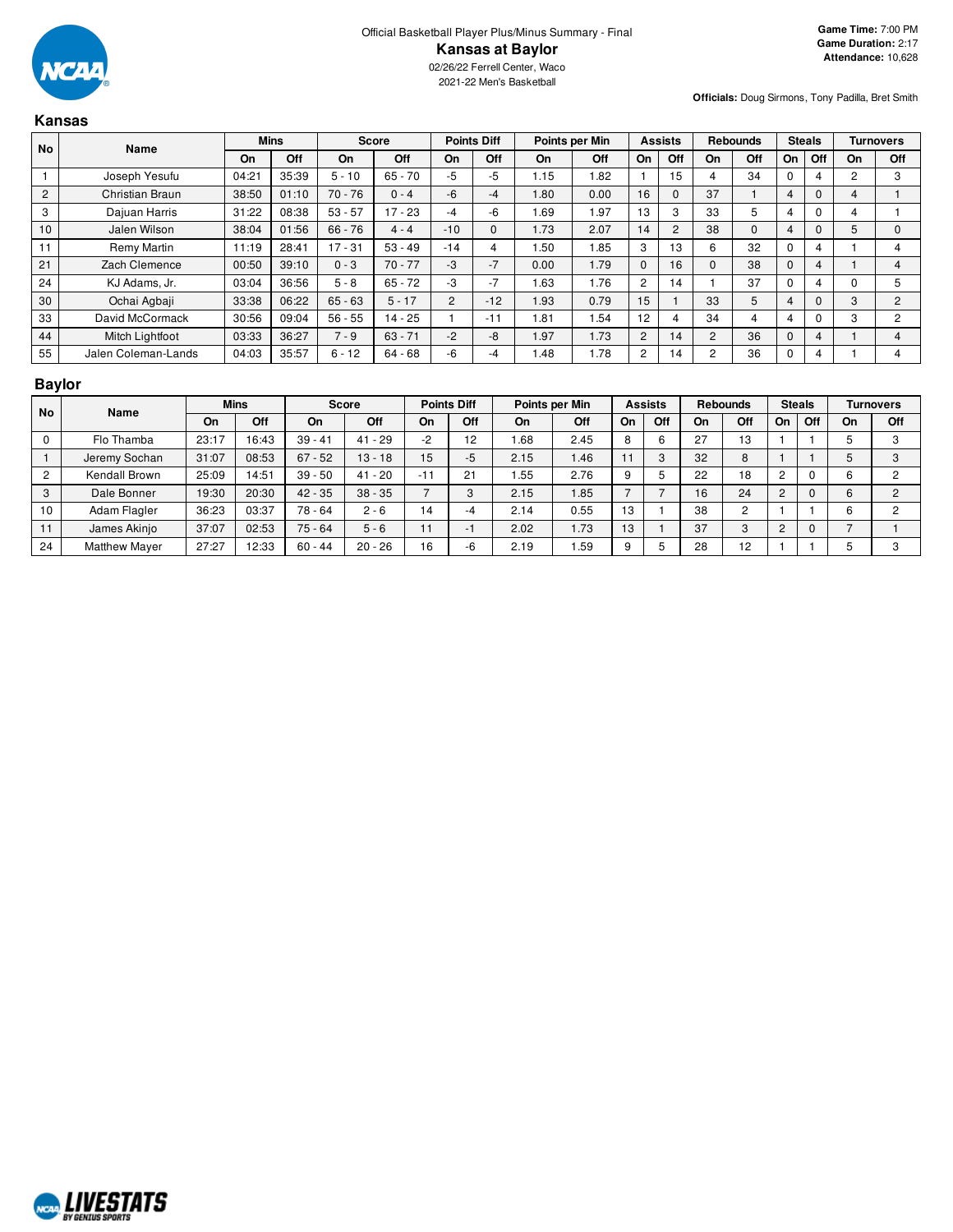

## Players => AllFG Types=>AllResults=>All **Kansas**



# **Blow Up Chart**



| Kansas             | M/A<br>%<br>Kansas |    |                          | M/A        | $\%$ |
|--------------------|--------------------|----|--------------------------|------------|------|
| Field Goals        | 24/70              | 34 | Points in the Paint      | 32(16/31)  | 52   |
| 2 Points           | 17/42              | 40 | <b>Fast Break Points</b> | 7(4/5)     | 80   |
| 3 Points           | 7/28               | 25 | Second Chance Points     | 22 (13/19) | 68   |
| <b>Free Throws</b> | 15/20              | 75 | <b>Effective FG%</b>     | 39         |      |

(N) Missed

N - Player Number

**O** Made

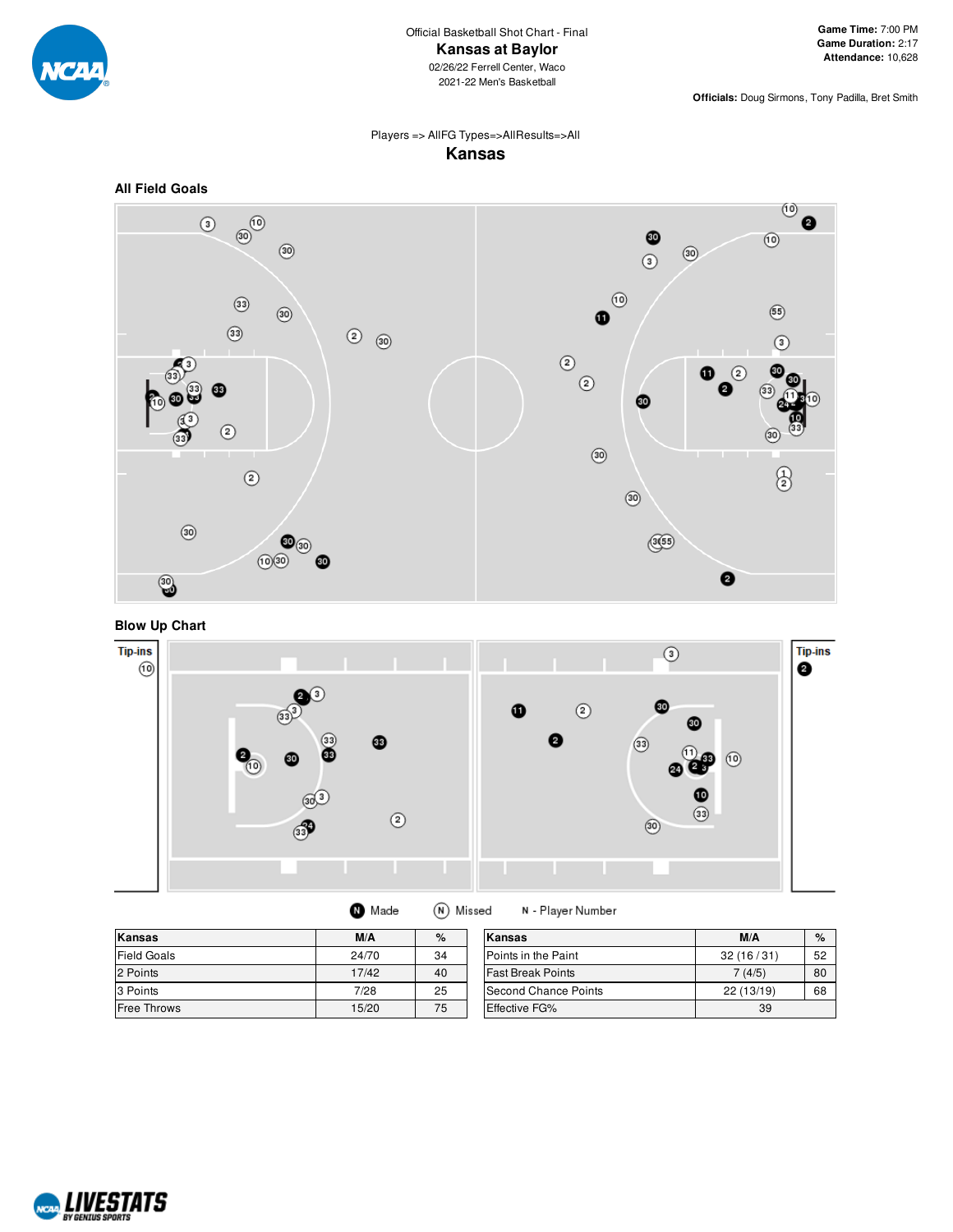

#### Players => 0, 1, 2, 3, 4, 5, 10, 11, 14, 15, 20, 21, 23, 24, 32, 42FG Types=>AllResults=>All

**Baylor**







 $\bullet$  Made (N) Missed

N - Player Number

| <b>Baylor</b>      | M/A   | %  | <b>Bavlor</b>            | M/A          | $\%$ |
|--------------------|-------|----|--------------------------|--------------|------|
| <b>Field Goals</b> | 28/58 | 48 | Points in the Paint      | 40 (20 / 32) | 63   |
| 2 Points           | 25/44 | 57 | <b>Fast Break Points</b> | 22(15/19)    | 79   |
| 3 Points           | 3/14  | 21 | Second Chance Points     | 8(4/8)       | 50   |
| <b>Free Throws</b> | 21/26 | 81 | Effective FG%            | 51           |      |

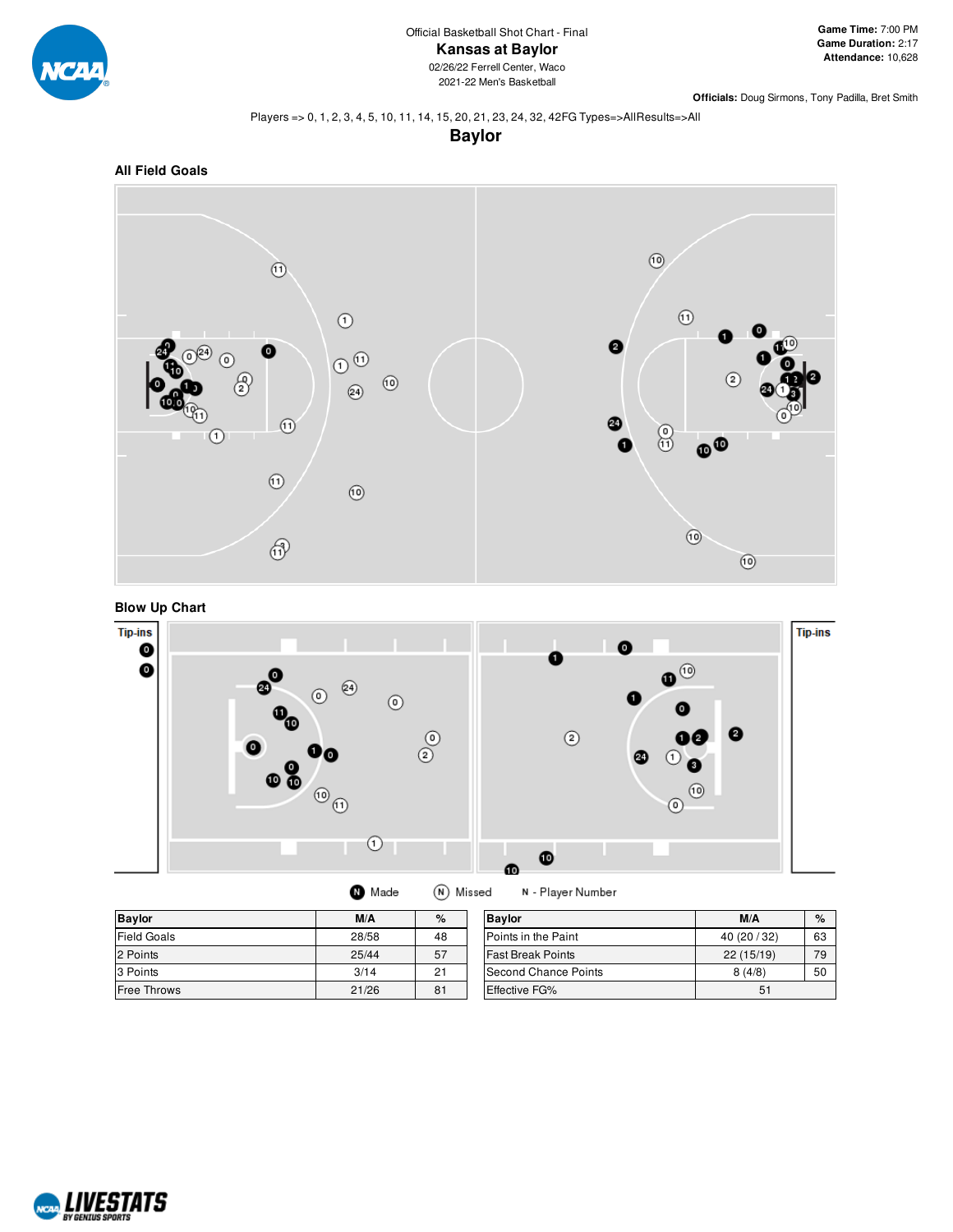

2021-22 Men's Basketball

**Kansas**

| Lineup                                                                             | Quarter<br>On  | Time<br>On | Quarter<br>Off | Time<br>Off | Time on<br>Court | <b>Score</b> | <b>Score</b><br><b>Diff</b> |                |                |                | <b>Reb</b> StIITovIAss | <b>PPP</b> |
|------------------------------------------------------------------------------------|----------------|------------|----------------|-------------|------------------|--------------|-----------------------------|----------------|----------------|----------------|------------------------|------------|
| 2- Braun C/3- Harris D/10- Wilson J/30- Agbaii O/33- McCormack D/                  |                | 20:00      | 1              | 12:22       | 07:38            | $16 - 4$     | 12                          | 14             | $\overline{c}$ | $\overline{2}$ | $\overline{4}$         | 1.3333     |
| 1- Yesufu J/2- Braun C/3- Harris D/10- Wilson J/44- Lightfoot M/                   | $\mathbf{1}$   | 12:22      | 1              | 12:22       | 00:00            | $0 - 0$      | $\mathbf 0$                 | 0              | $\mathbf 0$    | $\mathbf 0$    | $\Omega$               | 0.0000     |
| 1- Yesufu J/2- Braun C/10- Wilson J/11- Martin R/44- Lightfoot M/                  | $\mathbf{1}$   | 12:22      | 1              | 10:29       | 01:53            | $5-5$        | $\Omega$                    | $\mathbf{1}$   | $\mathbf 0$    | $\mathbf{1}$   | $\mathbf{1}$           | 1.6667     |
| 2- Braun C/10- Wilson J/11- Martin R/30- Agbaii O/33- McCormack D/                 | $\mathbf{1}$   | 10:29      | $\mathbf{1}$   | 08:55       | 01:34            | $0 - 2$      | $-2$                        | $\overline{c}$ | $\mathbf 0$    | $\mathbf{0}$   | $\mathbf{0}$           | 0.0000     |
| 2- Braun C/3- Harris D/10- Wilson J/30- Agbaji O/33- McCormack D/                  | $\mathbf{1}$   | 08:55      | $\mathbf{1}$   | 06:57       | 01:58            | $3 - 2$      | $\mathbf{1}$                | $\mathbf{2}$   | $\mathbf 0$    | $\mathbf{0}$   | $\mathbf{1}$           | 1.5000     |
| 2- Braun C/3- Harris D/30- Agbaji O/33- McCormack D/55- Coleman-<br>Lands J/       | $\mathbf{1}$   | 06:57      | $\mathbf{1}$   | 05:01       | 01:56            | $4 - 4$      | $\Omega$                    | $\mathbf 0$    | $\mathbf 0$    | $\mathbf{0}$   | $\overline{2}$         | 1.3333     |
| 3- Harris D/ 10- Wilson J/ 30- Agbaji O/ 44- Lightfoot M/ 55- Coleman-<br>Lands J/ | $\mathbf{1}$   | 05:01      | $\mathbf{1}$   | 05:01       | 00:00            | $0 - 0$      | $\mathbf 0$                 | $\mathbf 0$    | $\mathbf 0$    | $\mathbf 0$    | $\mathbf{0}$           | 0.0000     |
| 1- Yesufu J/3- Harris D/10- Wilson J/44- Lightfoot M/55- Coleman-<br>Lands J/      | 1              | 05:01      | $\mathbf{1}$   | 04:41       | 00:20            | $0 - 1$      | -1                          | $\mathbf{1}$   | $\mathbf 0$    | $\mathbf 0$    | $\mathbf{0}$           | 0.0000     |
| 1- Yesufu J/3- Harris D/10- Wilson J/21- Clemence Z/55- Coleman-<br>Lands J/       | 1              | 04:41      | 1              | 03:51       | 00:50            | $0 - 3$      | -3                          | $\Omega$       | $\mathbf 0$    | -1             | $\Omega$               | 0.0000     |
| 2- Braun C/3- Harris D/10- Wilson J/11- Martin R/33- McCormack D/                  | $\mathbf{1}$   | 03:51      | $\mathbf{1}$   | 02:35       | 01:16            | $0 - 4$      | $-4$                        | $\mathbf{1}$   | $\mathbf 0$    | $\mathbf 0$    | $\Omega$               | 0.0000     |
| 2- Braun C/10- Wilson J/11- Martin R/30- Agbaii O/33- McCormack D/                 | $\mathbf{1}$   | 02:35      | $\mathbf{1}$   | 01:58       | 00:37            | $2 - 1$      | $\mathbf{1}$                | $\mathbf 0$    | $\mathbf{0}$   | $\mathbf 0$    | $\Omega$               | 2.0000     |
| 2- Braun C/10- Wilson J/11- Martin R/24- Adams, Jr. K/30- Agbaji O/                | 1              | 01:58      | 1              | 00:34       | 01:24            | $2 - 5$      | $-3$                        | $\Omega$       | $\mathbf{0}$   | $\mathbf 0$    |                        | 0.6667     |
| 2- Braun C/3- Harris D/10- Wilson J/11- Martin R/30- Agbaji O/                     | 1              | 00:34      | $\overline{c}$ | 20:00       | 00:34            | $0-0$        | $\Omega$                    | $\mathbf 0$    | $\mathbf 0$    | $\mathbf 0$    | $\Omega$               | 0.0000     |
| 2- Braun C/3- Harris D/10- Wilson J/30- Agbaii O/33- McCormack D/                  | $\overline{c}$ | 20:00      | $\overline{2}$ | 14:19       | 05:41            | $14 - 13$    | $\mathbf{1}$                | $\overline{7}$ | $\mathbf{1}$   | $\mathbf 0$    | 3                      | 1.2868     |
| 2- Braun C/3- Harris D/10- Wilson J/30- Agbaji O/44- Lightfoot M/                  | $\overline{2}$ | 14:19      | $\overline{2}$ | 13:12       | 01:07            | $2 - 2$      | $\Omega$                    | $\Omega$       | $\mathbf{0}$   | $\Omega$       | $\mathbf{1}$           | 1.0000     |
| 2- Braun C/10- Wilson J/11- Martin R/30- Agbaji O/44- Lightfoot M/                 | $\overline{2}$ | 13:12      | $\overline{2}$ | 12:59       | 00:13            | $0 - 1$      | $-1$                        | $\mathbf 0$    | $\mathbf{0}$   | $\mathbf 0$    | $\mathbf{0}$           | 0.0000     |
| 2- Braun C/ 10- Wilson J/ 11- Martin R/ 24- Adams, Jr. K/ 30- Agbaji O/            | $\overline{2}$ | 12:59      | $\overline{2}$ | 11:19       | 01:40            | $3 - 3$      | $\Omega$                    | $\mathbf{1}$   | $\mathbf 0$    | $\Omega$       | $\mathbf{1}$           | 1.0417     |
| 2- Braun C/3- Harris D/10- Wilson J/11- Martin R/33- McCormack D/                  | $\overline{c}$ | 11:19      | $\overline{c}$ | 10:34       | 00:45            | $0 - 3$      | -3                          | $\mathbf 0$    | $\mathbf{0}$   | $\mathbf 0$    | $\Omega$               | 0.0000     |
| 1- Yesufu J/2- Braun C/3- Harris D/10- Wilson J/33- McCormack D/                   | $\overline{2}$ | 10:34      | $\overline{2}$ | 09:16       | 01:18            | $0 - 1$      | $-1$                        | $\mathbf{2}$   | $\mathbf 0$    | $\mathbf 0$    | $\Omega$               | 0.0000     |
| 2- Braun C/3- Harris D/10- Wilson J/30- Agbaji O/33- McCormack D/                  | $\overline{2}$ | 09:16      | $\overline{2}$ | 03:45       | 05:31            | $12 - 13$    | $-1$                        | 5              | $\mathbf{1}$   | $\mathbf{1}$   | $\overline{2}$         | 1.2605     |
| 2- Braun C/10- Wilson J/11- Martin R/30- Agbaii O/33- McCormack D/                 | $\overline{c}$ | 03:45      | $\overline{2}$ | 02:42       | 01:03            | $3 - 4$      | $-1$                        | 0              | $\mathbf 0$    | $\mathbf 0$    | $\Omega$               | 1.7045     |
| 2- Braun C/3- Harris D/10- Wilson J/30- Agbaji O/33- McCormack D/                  | $\overline{c}$ | 02:42      | $\overline{c}$ | 01:03       | 01:39            | $2 - 4$      | $-2$                        | $\mathbf{1}$   | $\mathbf 0$    | $\mathbf{0}$   | $\Omega$               | 1.0000     |
| 2- Braun C/3- Harris D/10- Wilson J/11- Martin R/30- Agbaji O/                     | $\overline{2}$ | 01:03      | $\overline{2}$ | 00:57       | 00:06            | $0 - 1$      | $-1$                        | $\mathbf 0$    | $\mathbf 0$    | $\mathbf 0$    | $\mathbf 0$            | 0.0000     |
| 2- Braun C/ 10- Wilson J/ 11- Martin R/ 30- Agbaji O/ 55- Coleman-Lands            | $\overline{c}$ | 00:57      | $\overline{c}$ | 00:42       | 00:14            | $2 - 2$      | $\Omega$                    | $\mathbf{1}$   | $\Omega$       | $\Omega$       | $\Omega$               | 1.0638     |
| 2- Braun C/3- Harris D/10- Wilson J/30- Agbaji O/55- Coleman-Lands<br>J/           | $\overline{c}$ | 00:42      | $\overline{c}$ | 00:00       | 00:43            | $0 - 2$      | $-2$                        | $\Omega$       | $\Omega$       | $\Omega$       | $\Omega$               | 0.0000     |

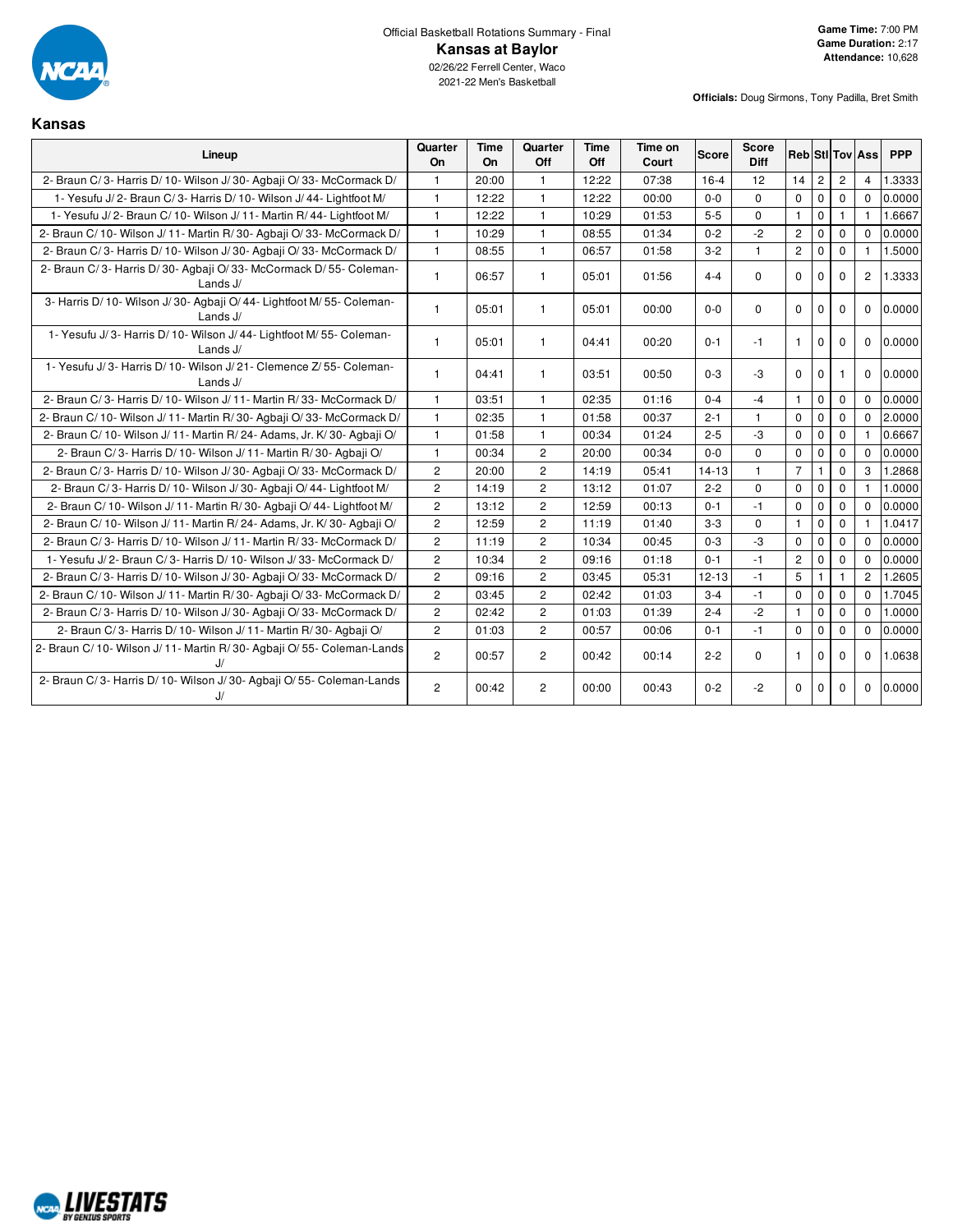

| <b>Baylor</b>                                                        |                |       |                                |       |                                                          |         |                |                |             |                |                |            |
|----------------------------------------------------------------------|----------------|-------|--------------------------------|-------|----------------------------------------------------------|---------|----------------|----------------|-------------|----------------|----------------|------------|
| Lineup                                                               |                |       | Quarter On Time On Quarter Off |       | Time Off Time on Court Score Score Diff Reb Stil Tov Ass |         |                |                |             |                |                | <b>PPP</b> |
| 0- Thamba F/2- Brown K/10- Flagler A/11- Akinjo J/24- Mayer M/       |                | 20:00 |                                | 17:04 | 02:56                                                    | $2 - 7$ | $-5$           |                | 0           | $\Omega$       |                | 0.4000     |
| 1- Sochan J/2- Brown K/10- Flagler A/11- Akinjo J/24- Mayer M/       |                | 17:04 | $\overline{1}$                 | 16:27 | 00:37                                                    | $0 - 0$ | $\Omega$       | 1              | $\mathbf 0$ | $\Omega$       | $\Omega$       | 0.0000     |
| 0- Thamba F/ 1- Sochan J/ 2- Brown K/ 3- Bonner D/ 10- Flagler A/    |                | 16:27 | $\overline{1}$                 | 14:59 | 01:28                                                    | $0 - 5$ | $-5$           | $\mathbf 0$    | 0           |                | $\mathbf 0$    | 0.0000     |
| 0- Thamba F/ 1 - Sochan J/ 2 - Brown K/ 3 - Bonner D/ 11 - Akinjo J/ |                | 14:59 | $\overline{1}$                 | 12:22 | 02:37                                                    | $2 - 4$ | $-2$           | $\overline{c}$ |             |                |                | 0.5000     |
| 1- Sochan J/3- Bonner D/10- Flagler A/11- Akinjo J/24- Mayer M/      |                | 12:22 |                                | 10:27 | 01:55                                                    | $5-5$   | $\mathbf 0$    | 0              | $\mathbf 0$ | $\Omega$       | $\Omega$       | 1.7361     |
| 0- Thamba F/2- Brown K/10- Flagler A/11- Akinjo J/24- Mayer M/       |                | 10:27 |                                | 08:55 | 01:32                                                    | $2 - 0$ | $\overline{2}$ | 4              | 0           | $\Omega$       | $\Omega$       | 0.6667     |
| 0- Thamba F/1- Sochan J/2- Brown K/10- Flagler A/11- Akinjo J/       |                | 08:55 | $\mathbf{1}$                   | 05:01 | 03:54                                                    | $6 - 7$ | $-1$           | 5              | $\mathbf 0$ | $\Omega$       | $\overline{2}$ | 1.2000     |
| 0- Thamba F/ 1- Sochan J/ 10- Flagler A/ 11- Akinjo J/ 24- Mayer M/  | 1              | 05:01 | $\mathbf{1}$                   | 04:41 | 00:20                                                    | $1 - 0$ | $\mathbf{1}$   |                | 0           | $\mathbf 0$    | $\Omega$       | 0.6944     |
| 1- Sochan J/3- Bonner D/10- Flagler A/11- Akinjo J/24- Mayer M/      |                | 04:41 | $\overline{2}$                 | 20:00 | 04:41                                                    | $13-4$  | 9              | 6              | $\mathbf 0$ |                | $\overline{2}$ | .5854      |
| 0- Thamba F/2- Brown K/10- Flagler A/11- Akinjo J/24- Mayer M/       | 2              | 20:00 | $\overline{2}$                 | 17:25 | 02:35                                                    | $4 - 7$ | -3             | 3              | $\mathbf 0$ | $\overline{2}$ |                | 0.6803     |
| 1- Sochan J/2- Brown K/3- Bonner D/10- Flagler A/11- Akinjo J/       | $\overline{2}$ | 17:25 | $\overline{2}$                 | 15:08 | 02:17                                                    | $9 - 7$ | $\overline{2}$ | 0              | $\Omega$    | $\Omega$       | $\overline{2}$ | 2.2500     |
| 1- Sochan J/2- Brown K/10- Flagler A/11- Akinjo J/24- Mayer M/       | $\overline{2}$ | 15:08 | $\overline{2}$                 | 12:59 | 02:09                                                    | $4 - 2$ | $\overline{2}$ | $\overline{c}$ | $\mathbf 0$ | $\Omega$       |                | .3889      |
| 0- Thamba F/ 1- Sochan J/ 10- Flagler A/ 11- Akinjo J/ 24- Mayer M/  | $\overline{c}$ | 12:59 | $\overline{c}$                 | 12:59 | 00:00                                                    | $0 - 0$ | $\Omega$       | 0              | 0           | 0              | 0              | 0.0000     |
| 0- Thamba F/ 1- Sochan J/ 3- Bonner D/ 11- Akinjo J/ 24- Mayer M/    | $\overline{2}$ | 12:59 | $\overline{2}$                 | 11:59 | 01:00                                                    | $0 - 2$ | $-2$           | 0              | $\mathbf 0$ |                | $\Omega$       | 0.0000     |
| 0- Thamba F/1- Sochan J/3- Bonner D/10- Flagler A/24- Mayer M/       | $\overline{2}$ | 11:59 | $\overline{2}$                 | 10:34 | 01:25                                                    | $5 - 1$ | $\overline{4}$ | 3              | $\mathbf 0$ | $\Omega$       |                | 1.7361     |
| 0- Thamba F/ 1- Sochan J/ 3- Bonner D/ 10- Flagler A/ 11- Akinjo J/  | $\overline{2}$ | 10:34 | $\overline{2}$                 | 09:16 | 01:18                                                    | $1 - 0$ | $\overline{1}$ | 4              | $\Omega$    | $\Omega$       | 0              | 0.6944     |
| 1- Sochan J/2- Brown K/3- Bonner D/10- Flagler A/11- Akinjo J/       | $\overline{2}$ | 09:16 | $\overline{2}$                 | 08:17 | 00:59                                                    | $2 - 3$ | $-1$           |                | $\mathbf 0$ |                | $\Omega$       | 0.6667     |
| 2- Brown K/3- Bonner D/10- Flagler A/11- Akinjo J/24- Mayer M/       | 2              | 08:17 | $\overline{c}$                 | 06:27 | 01:50                                                    | $5 - 4$ |                | 0              |             |                |                | 1.2500     |
| 1- Sochan J/2- Brown K/10- Flagler A/11- Akinjo J/24- Mayer M/       | $\overline{2}$ | 06:27 | $\overline{2}$                 | 04:59 | 01:28                                                    | $0 - 2$ | $-2$           | 2              | $\mathbf 0$ | $\Omega$       | 0              | 0.0000     |
| 0- Thamba F/ 1- Sochan J/ 10- Flagler A/ 11- Akinjo J/ 24- Mayer M/  | $\overline{2}$ | 04:59 | $\overline{2}$                 | 00:46 | 04:12                                                    | $16-8$  | 8              | $\overline{4}$ | 0           | $\mathbf 0$    | $\overline{2}$ | 1.7621     |
| 1- Sochan J/2- Brown K/10- Flagler A/11- Akinjo J/24- Mayer M/       | $\overline{2}$ | 00:46 | $\overline{2}$                 | 00:00 | 00:47                                                    | $3-2$   |                |                | 0           | $\Omega$       | $\Omega$       | 2.2727     |

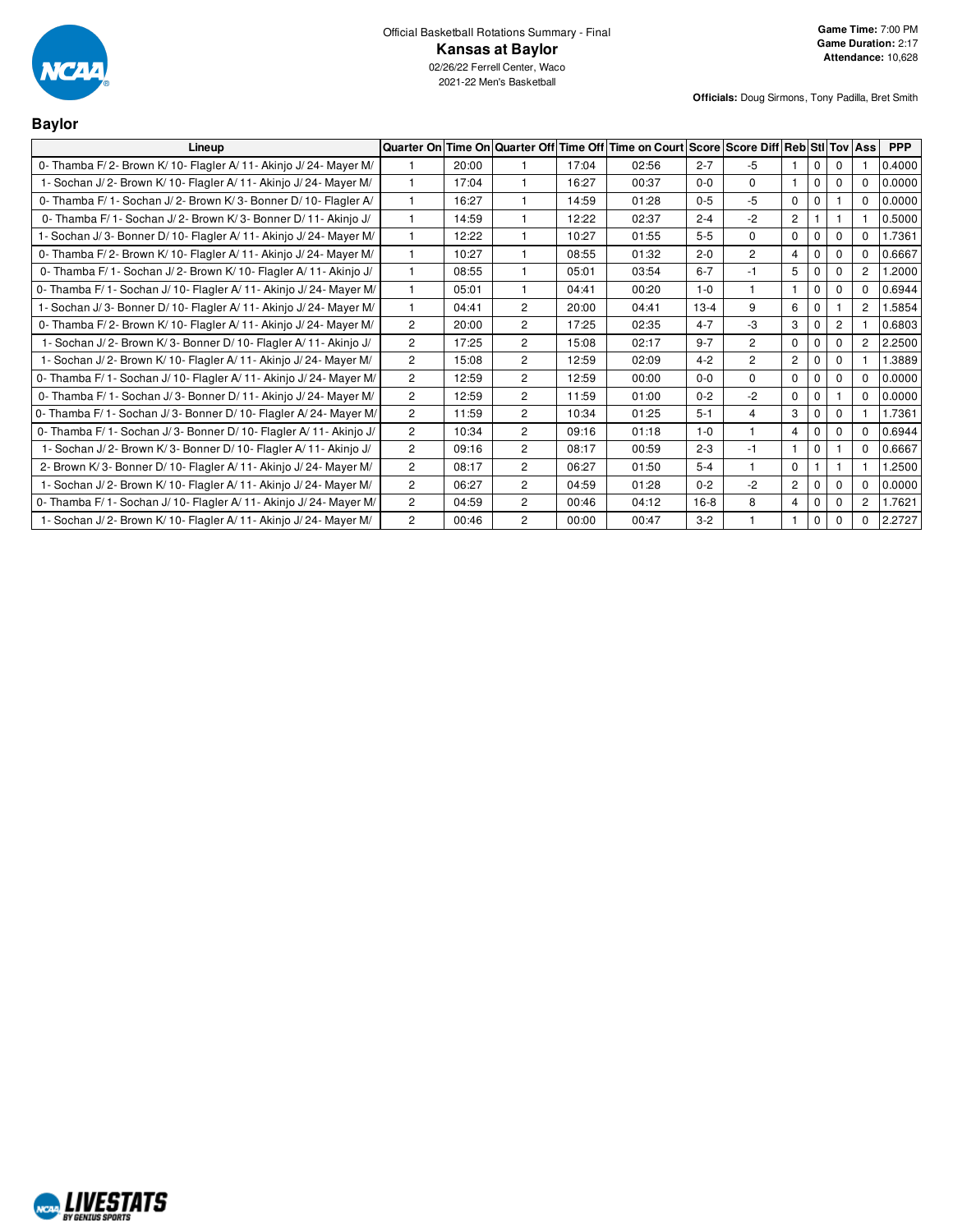

| Kansas                                                                     |       |              |                   |            |                |          |          |                |            |
|----------------------------------------------------------------------------|-------|--------------|-------------------|------------|----------------|----------|----------|----------------|------------|
| Lineup                                                                     |       | <b>Score</b> | <b>Score Diff</b> | Pts/Min    | Reb            |          | Stl Tov  | <b>Ass</b>     | <b>PPP</b> |
| 2- Braun C/3- Harris D/10- Wilson J/30- Agbaji O/33- McCormack D/          | 22:27 | 47-36        | 11                | 2.0935     | 29             |          | 3        | 10             | 1.2912     |
| 2- Braun C/ 10- Wilson J/ 11- Martin R/ 30- Agbaji O/ 33- McCormack D/     | 03:14 | $5 - 7$      | $-2$              | 1.5464     | $\overline{2}$ | C        | $\Omega$ | $\Omega$       | 0.8681     |
| 2- Braun C/ 10- Wilson J/ 11- Martin R/ 24- Adams, Jr. K/ 30- Agbaji O/    | 03:04 | $5 - 8$      | -3                | 1.6304     |                | C        | $\Omega$ | 2              | 0.8503     |
| 2- Braun C/3- Harris D/10- Wilson J/11- Martin R/33- McCormack D/          | 02:01 | $0 - 7$      | $-7$              | 0.0000     |                | C        | $\Omega$ | 0              | 0.0000     |
| 2- Braun C/3- Harris D/30- Agbaji O/33- McCormack D/55- Coleman-Lands J/   | 01:56 | $4 - 4$      | $\Omega$          | 2.0690     | $\Omega$       |          | $\Omega$ | $\overline{2}$ | 1.3333     |
| 1- Yesufu J/2- Braun C/10- Wilson J/11- Martin R/44- Lightfoot M/          | 01:53 | $5 - 5$      | $\Omega$          | 2.6549     |                | $\Omega$ |          |                | 1.6667     |
| 1- Yesufu J/2- Braun C/3- Harris D/10- Wilson J/33- McCormack D/           |       | $0 - 1$      | -1                | 0.0000     | $\overline{2}$ | n        | $\Omega$ | $\Omega$       | 0.0000     |
| 2- Braun C/3- Harris D/10- Wilson J/30- Agbaji O/44- Lightfoot M/          | 01:07 | $2 - 2$      | $\Omega$          | 1.7910     | $\Omega$       |          | $\Omega$ |                | 1.0000     |
| 1- Yesufu J/3- Harris D/10- Wilson J/21- Clemence Z/55- Coleman-Lands J/   | 00:50 | $0 - 3$      | $-3$              | 0.0000     | $\Omega$       | O        |          | $\Omega$       | 0.0000     |
| 2- Braun C/3- Harris D/10- Wilson J/30- Agbaji O/55- Coleman-Lands J/      | 00:43 | $0 - 2$      | $-2$              | 0.0000     | $\Omega$       |          | $\Omega$ | $\Omega$       | 0.0000     |
| 2- Braun C/3- Harris D/10- Wilson J/11- Martin R/30- Agbaji O/             | 00:40 | $0 - 1$      | $-1$              | 0.0000     | $\Omega$       | ſ        | $\Omega$ | $\Omega$       | 0.0000     |
| 1- Yesufu J/3- Harris D/10- Wilson J/44- Lightfoot M/55- Coleman-Lands J/  | 00:20 | $0 - 1$      | $-1$              | 0.0000     |                | C        | $\Omega$ | $\Omega$       | 0.0000     |
| 2- Braun C/10- Wilson J/11- Martin R/30- Agbaji O/55- Coleman-Lands J/     | 00:14 | $2 - 2$      | 0                 | 8.5714     |                |          | 0        | <sup>0</sup>   | 1.0638     |
| 2- Braun C/ 10- Wilson J/ 11- Martin R/ 30- Agbaji O/ 44- Lightfoot M/     | 00:13 | $0 - 1$      | $-1$              | 0.0000     | $\Omega$       |          | $\Omega$ | $\Omega$       | 0.0000     |
| 1- Yesufu J/2- Braun C/3- Harris D/10- Wilson J/44- Lightfoot M/           | 00:00 | $0 - 0$      | 0                 | <b>NaN</b> | $\Omega$       |          | $\Omega$ | $\Omega$       | 0.0000     |
| 3- Harris D/10- Wilson J/30- Agbaji O/44- Lightfoot M/55- Coleman-Lands J/ | 00:00 | $0 - 0$      | 0                 | NaN        | $\Omega$       | $\Omega$ |          |                | 0.0000     |